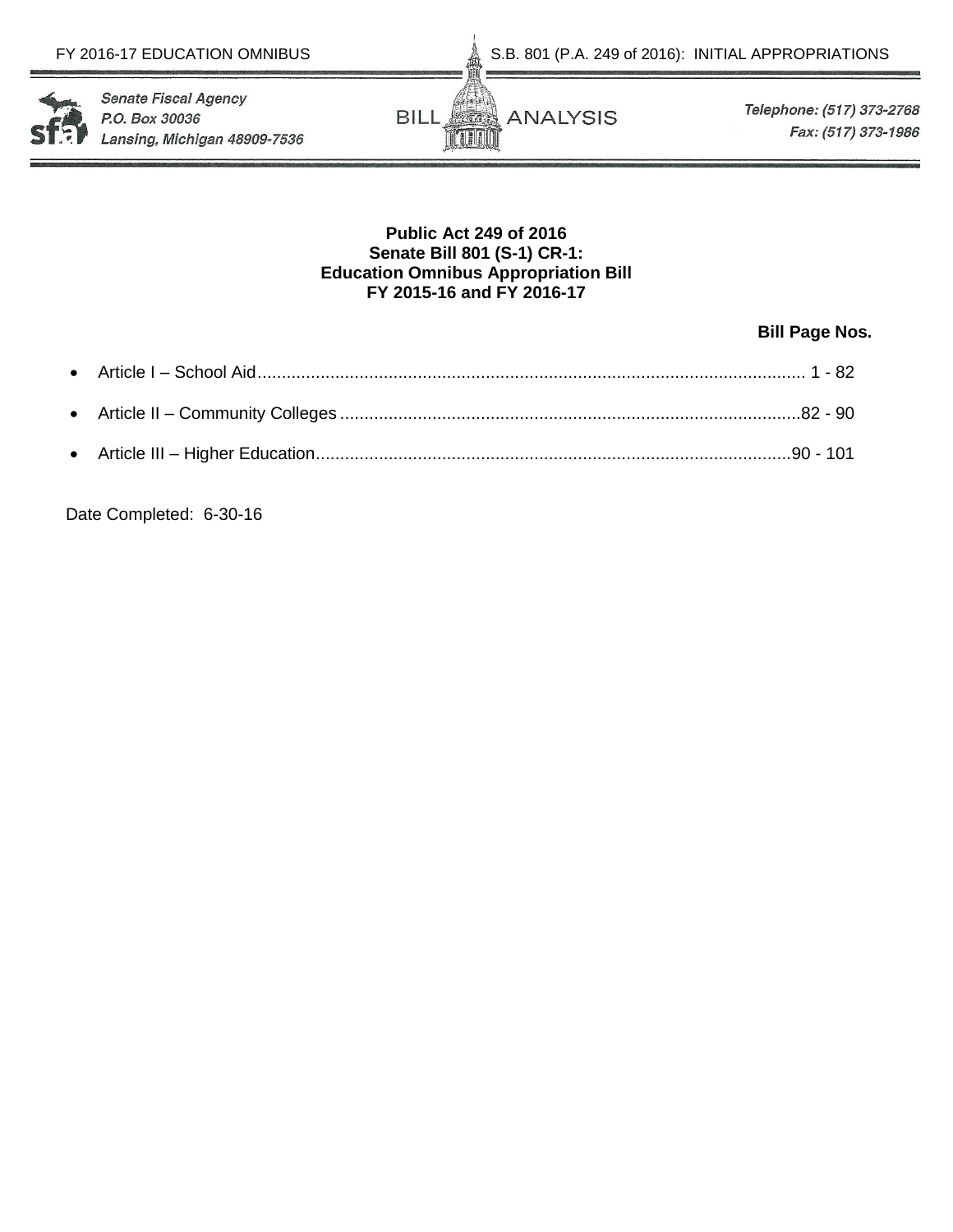| <b>Public Act 249 of 2016</b><br><b>Education Omnibus Appropriation Bill</b><br>Senate Bill 801 (S-1) CR-1<br>FY 2016-17 Appropriations |                  |                 |  |  |  |  |  |
|-----------------------------------------------------------------------------------------------------------------------------------------|------------------|-----------------|--|--|--|--|--|
| FY 2016-17<br>FY 2016-17<br><b>GF/GP</b><br>Gross                                                                                       |                  |                 |  |  |  |  |  |
| <b>Department/Budget Area</b>                                                                                                           | Appropriation    | Appropriation   |  |  |  |  |  |
|                                                                                                                                         | \$395,925,600    | \$135,510,800   |  |  |  |  |  |
|                                                                                                                                         | 1,582,640,400    | 1,243,904,500   |  |  |  |  |  |
| 14, 161, 842, 100<br>218,900,000                                                                                                        |                  |                 |  |  |  |  |  |
| <b>Total Education Omnibus Appropriations</b>                                                                                           | \$16,140,408,100 | \$1,598,315,300 |  |  |  |  |  |

| <b>Public Act 268 of 2016</b><br><b>General Omnibus Appropriation Bill</b> |                  |                 |  |  |  |  |  |  |  |  |
|----------------------------------------------------------------------------|------------------|-----------------|--|--|--|--|--|--|--|--|
| House Bill 5294 (H-1) CR-1                                                 |                  |                 |  |  |  |  |  |  |  |  |
| FY 2016-17 Appropriations                                                  |                  |                 |  |  |  |  |  |  |  |  |
|                                                                            | FY 2016-17       | FY 2016-17      |  |  |  |  |  |  |  |  |
| GF/GP<br><b>Gross</b>                                                      |                  |                 |  |  |  |  |  |  |  |  |
| <b>Department/Budget Area</b>                                              | Appropriation    | Appropriation   |  |  |  |  |  |  |  |  |
| Agriculture and Rural Development                                          | \$94,101,300     | \$49,926,900    |  |  |  |  |  |  |  |  |
|                                                                            | 101,485,800      | 42,840,500      |  |  |  |  |  |  |  |  |
|                                                                            | 16,248,500       | 13,021,300      |  |  |  |  |  |  |  |  |
|                                                                            | 2,002,729,000    | 1,951,957,900   |  |  |  |  |  |  |  |  |
|                                                                            | 331,975,200      | 76,181,200      |  |  |  |  |  |  |  |  |
|                                                                            | 513,549,400      | 47,736,400      |  |  |  |  |  |  |  |  |
|                                                                            | 5,636,300        | 5,636,300       |  |  |  |  |  |  |  |  |
|                                                                            | 24,841,836,800   | 4,374,548,300   |  |  |  |  |  |  |  |  |
|                                                                            | 66,257,200       | 150,000         |  |  |  |  |  |  |  |  |
|                                                                            | 298,234,000      | 189, 157, 400   |  |  |  |  |  |  |  |  |
|                                                                            | 23,651,900       | 16,123,900      |  |  |  |  |  |  |  |  |
|                                                                            | 141,903,600      | 137,227,800     |  |  |  |  |  |  |  |  |
|                                                                            | 418,062,400      | 43,721,100      |  |  |  |  |  |  |  |  |
|                                                                            | 174,100,200      | 55,243,600      |  |  |  |  |  |  |  |  |
|                                                                            | 398,254,100      | 39,910,000      |  |  |  |  |  |  |  |  |
|                                                                            | 248,015,600      | 22,109,600      |  |  |  |  |  |  |  |  |
|                                                                            | 649,476,100      | 402,662,800     |  |  |  |  |  |  |  |  |
| Talent and Economic Development                                            | 1,145,994,300    | 179,388,900     |  |  |  |  |  |  |  |  |
| Technology, Management, and Budget                                         | 1,301,191,700    | 485,518,600     |  |  |  |  |  |  |  |  |
|                                                                            | 4,114,503,600    | 8,500,000       |  |  |  |  |  |  |  |  |
|                                                                            | 137,037,000      | 137,037,000     |  |  |  |  |  |  |  |  |
|                                                                            | 519,123,200      | 98,408,800      |  |  |  |  |  |  |  |  |
|                                                                            | 1,228,982,700    |                 |  |  |  |  |  |  |  |  |
| Total General Omnibus Appropriations                                       | \$38,772,349,900 | \$8,377,008,300 |  |  |  |  |  |  |  |  |

| Public Acts 249 and 268 of 2016               |                  |                 |  |  |  |  |  |
|-----------------------------------------------|------------------|-----------------|--|--|--|--|--|
|                                               | FY 2016-17       | FY 2016-17      |  |  |  |  |  |
|                                               | Gross            | <b>GF/GP</b>    |  |  |  |  |  |
|                                               | Appropriation    | Appropriation   |  |  |  |  |  |
| <b>TOTAL EDUCATION/GENERAL APPROPRIATIONS</b> | \$54,912,758,000 | \$9,975,323,600 |  |  |  |  |  |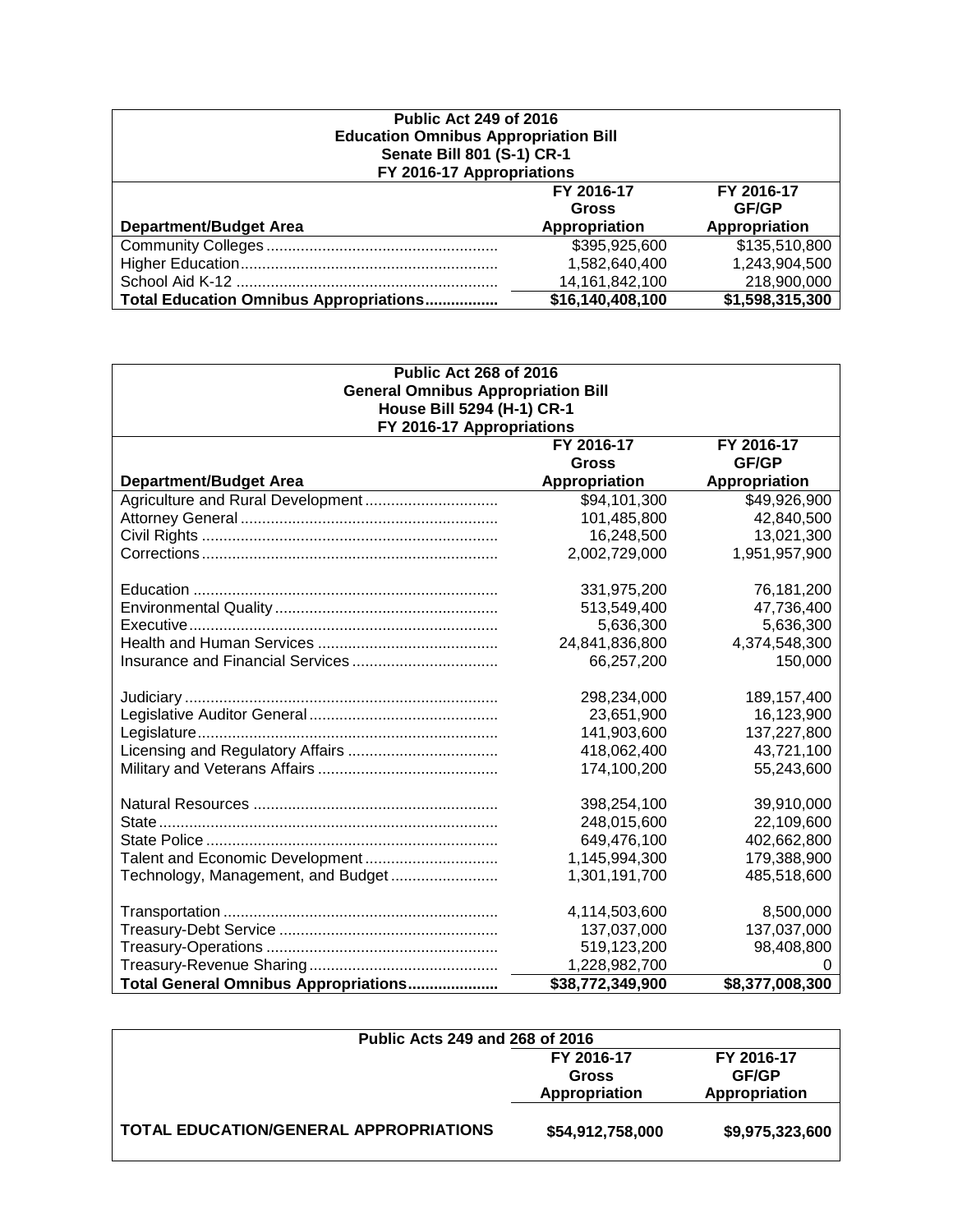# **Public Act 249 of 2016 Education Omnibus Appropriation Bill Senate Bill 801 (S-1) CR-1 FY 2015-16 Supplemental Appropriations**

| <b>FI ZUIS-10 Supplemental Appropriations</b>               |                   |               |
|-------------------------------------------------------------|-------------------|---------------|
|                                                             | FY 2015-16        | FY 2015-16    |
|                                                             | <b>Gross</b>      | GF/GP         |
| <b>Budget Area/Program</b>                                  | Appropriation     | Appropriation |
| <b>Higher Education</b>                                     |                   |               |
| Tuition Incentive Program (TIP) Caseload/Cost Increases     |                   |               |
|                                                             | \$4,500,000       | <u>\$0</u>    |
| <b>Total Higher Education</b>                               | \$4,500,000       | \$0           |
| <b>School Aid</b>                                           |                   |               |
| Flint Declaration of Water Emergency (Sec. 110)             | 9,200,000         | 9,200,000     |
| Cost Adjustments:                                           |                   |               |
| Special Education (Secs. 51a and 51c)                       | \$26,700,000      | \$0           |
| School Bond Loan Fund Debt Service (Sec. 11j)               | (116,000,000)     | 0             |
| Foundation Allowance (Secs. 22a and 22b)                    | (57,700,000)      | 0             |
| Career and Technical Education/Dual Enrollment (Sec. 61b)   | (9,000,000)       | 0             |
|                                                             | (6,300,000)       | 0             |
| Additional Instruction Time (Sec. 35a(6))                   | (3,900,000)       | O             |
|                                                             | (3, 125, 000)     | 0             |
|                                                             | (1,000,000)       | 0             |
| Student Transition Grants in Dissolved Districts (Sec. 20g) | (1,000,000)       | O             |
| Cash Flow Borrowing Costs (Sec. 11m)                        | (1,000,000)       | O             |
| Juvenile Detention Facilities (Sec. 24a)                    | (888, 800)        |               |
|                                                             | (332,000)         |               |
|                                                             | (\$164, 345, 800) | \$9,200,000   |
| <b>Total FY 2015-16 Education Omnibus Supplemental</b>      | (\$159, 845, 800) | \$9,200,000   |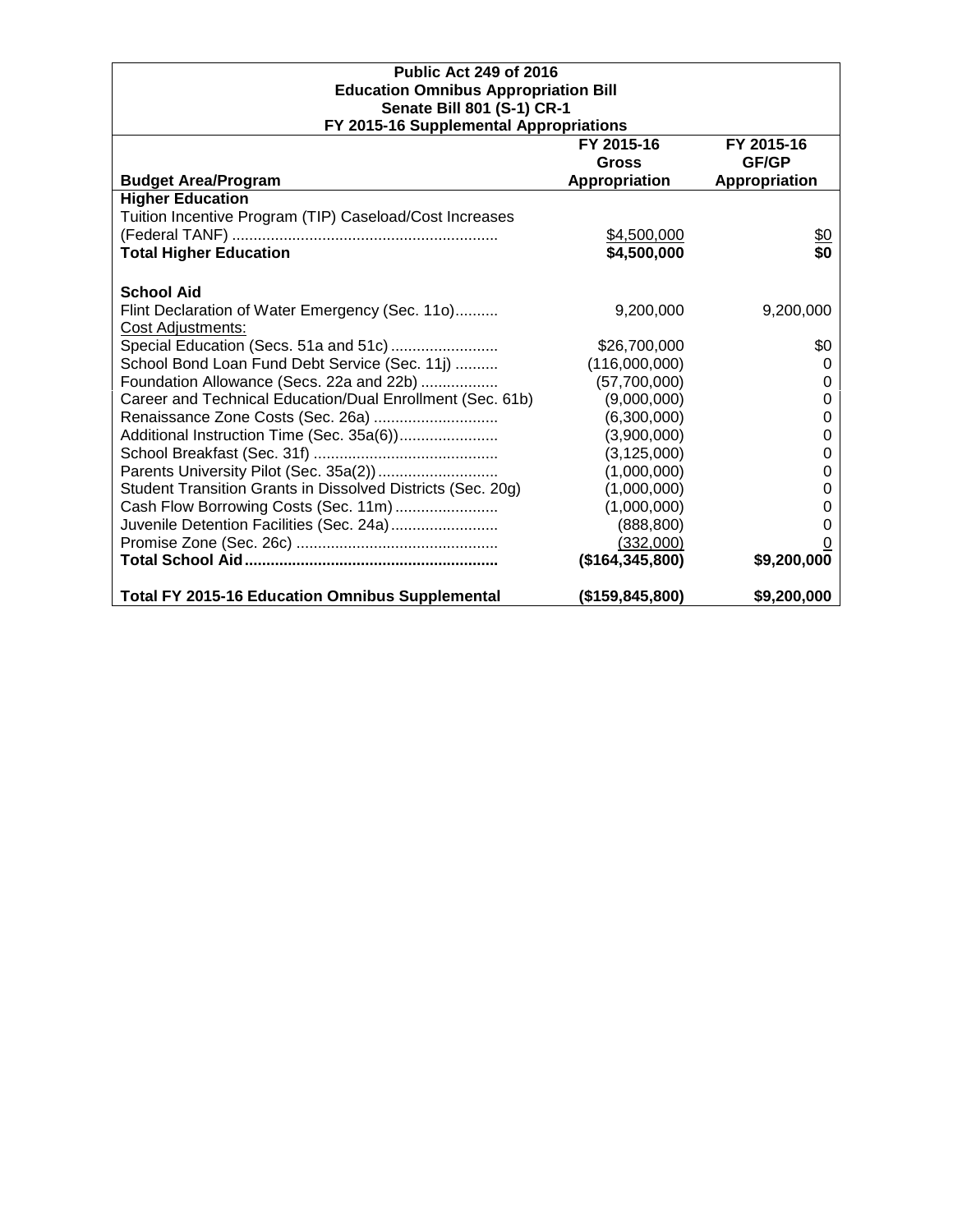

**Senate Fiscal Agency** P.O. Box 30036 Lansing, Michigan 48909-7536



Telephone: (517) 373-2768 Fax: (517) 373-1986

0

**CHANGES FROM**

|                                                                                                                                                                                                                                                                                                                                                                                          |                             |                                       |               | FY 2015-16 YEAR-TO-DATE |  |  |
|------------------------------------------------------------------------------------------------------------------------------------------------------------------------------------------------------------------------------------------------------------------------------------------------------------------------------------------------------------------------------------------|-----------------------------|---------------------------------------|---------------|-------------------------|--|--|
| <b>FULL-TIME EQUATED (FTE) CLASSIFIED</b><br><b>POSITIONS/FUNDING SOURCE</b>                                                                                                                                                                                                                                                                                                             | FY 2015-16<br>YEAR-TO-DATE* | FY 2016-17<br><b>INITIAL APPROPS.</b> | <b>AMOUNT</b> | <b>PERCENT</b>          |  |  |
|                                                                                                                                                                                                                                                                                                                                                                                          | N/A                         | N/A                                   | 0.0           | 0.0                     |  |  |
|                                                                                                                                                                                                                                                                                                                                                                                          | 13,900,654,300              | 14, 161, 842, 100                     | 261,187,800   | 1.9                     |  |  |
| Less:                                                                                                                                                                                                                                                                                                                                                                                    |                             |                                       |               |                         |  |  |
| Interdepartmental Grants Received                                                                                                                                                                                                                                                                                                                                                        | 0                           | 0                                     | $\Omega$      | 0.0                     |  |  |
|                                                                                                                                                                                                                                                                                                                                                                                          | 13,900,654,300              | 14, 161, 842, 100                     | 261,187,800   | 1.9                     |  |  |
| Less:                                                                                                                                                                                                                                                                                                                                                                                    |                             |                                       |               |                         |  |  |
|                                                                                                                                                                                                                                                                                                                                                                                          | 1,775,769,200               | 1,818,632,700                         | 42,863,500    | 2.4                     |  |  |
|                                                                                                                                                                                                                                                                                                                                                                                          | 0                           | 0                                     | 0             | 0.0                     |  |  |
| <b>TOTAL STATE SPENDING</b>                                                                                                                                                                                                                                                                                                                                                              | 12,124,885,100              | 12,343,209,400                        | 218,324,300   | 1.8                     |  |  |
| Less:                                                                                                                                                                                                                                                                                                                                                                                    |                             |                                       |               |                         |  |  |
|                                                                                                                                                                                                                                                                                                                                                                                          | 12,078,985,100              | 12,124,309,400                        | 45,324,300    | 0.4                     |  |  |
| GENERAL FUND/GENERAL PURPOSE                                                                                                                                                                                                                                                                                                                                                             | 45,900,000                  | 218,900,000                           | 173,000,000   | 376.9                   |  |  |
|                                                                                                                                                                                                                                                                                                                                                                                          | 11,967,255,600              | 12,181,929,700                        | 214,674,100   | 1.8                     |  |  |
| *As of June 8, 2016.                                                                                                                                                                                                                                                                                                                                                                     |                             |                                       |               |                         |  |  |
|                                                                                                                                                                                                                                                                                                                                                                                          |                             |                                       |               | \$13,900,654,300        |  |  |
| Changes from FY 2015-16 Year-to-Date:                                                                                                                                                                                                                                                                                                                                                    |                             |                                       |               |                         |  |  |
| Items Included by the Senate and House                                                                                                                                                                                                                                                                                                                                                   |                             |                                       |               |                         |  |  |
| 1. MPSERS Rate Cap. Conference included an \$89.3 million increase in the statutory rate cap<br>for the Michigan Public School Employees' Retirement System (MPSERS).                                                                                                                                                                                                                    |                             |                                       |               | 89,300,000              |  |  |
| 2. State Special Education Funding. Conference included an increase of \$54.5 million for<br>estimated costs in special education.                                                                                                                                                                                                                                                       |                             |                                       |               | 54,500,000              |  |  |
| 3. Federal Grants. Conference included an increase of \$42.9 million in Federal funds.                                                                                                                                                                                                                                                                                                   |                             |                                       |               | 42,863,500              |  |  |
| 4. Flint Declaration of Emergency. Conference included \$10.1 million GF/GP to provide Early<br>On, Great Start Readiness Program, school nurses, school social workers, and other staff<br>and materials for Flint Schools and Genesee Intermediate School District (ISD). This is an<br>estimate for one-half of the year's costs, with the other one-half proposed to be set aside in |                             |                                       |               | 10,142,600              |  |  |

- 5. **Career and Technical Education (CTE) Equipment Upgrades.** Governor, Senate, and House included a new \$10.0 million GF/GP program to provide equipment upgrades at CTE centers. Conference reduced amount to \$3,200,000. 3,200,000
- 6. **Water Testing in Schools.** Governor included \$9.0 million in a new categorical to provide reimbursement to districts that voluntarily choose to test water for lead levels. Total estimated cost statewide is \$27.0 million, with \$9.0 million recommended in a supplemental for FY 2015-16, and \$9.0 million anticipated for FY 2017-18, if necessary. Conference did not include; instead, this is funded at \$4.5 million GF/GP in the Department of Education bill.
- 7. **Integrated Behavior and Learning Support (MiBLSi).** Governor, Senate, and House funded a new program designed to decrease disruptive classroom behaviors and increase reading skills, at \$1,370,000. Conference reduced funding to \$1,125,000. 1,125,000

FY 2015-16 for future use.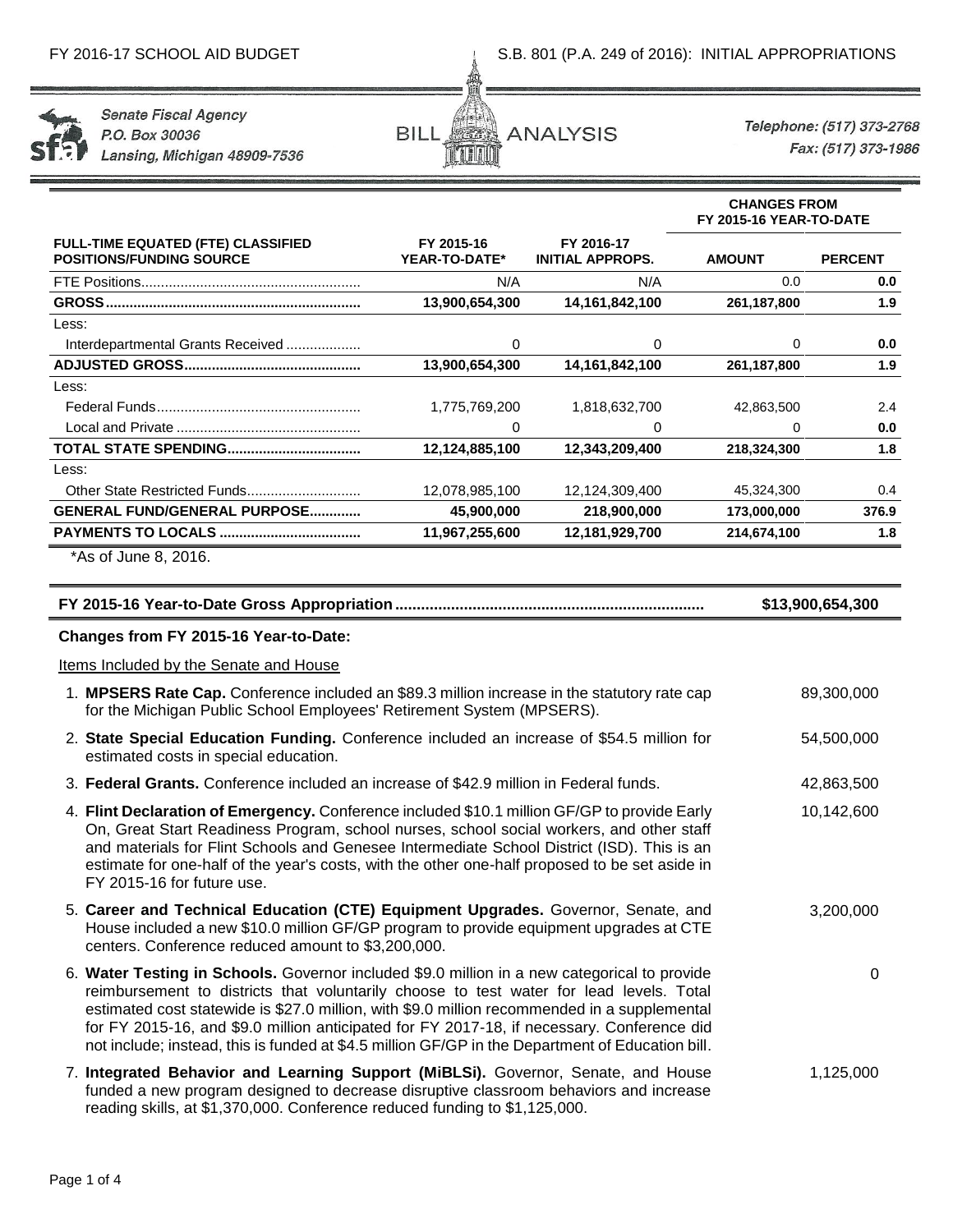| FY 2016-17 SCHOOL AID BUDGET                                                                                                                                                                                                                                                                                                                                                                                                                                                                                               | S.B. 801 (P.A. 249 of 2016): INITIAL APPROPRIATIONS |               |
|----------------------------------------------------------------------------------------------------------------------------------------------------------------------------------------------------------------------------------------------------------------------------------------------------------------------------------------------------------------------------------------------------------------------------------------------------------------------------------------------------------------------------|-----------------------------------------------------|---------------|
| 8. ISD Operations. Senate and House increased ISD funding by 1.6% to match the proposed<br>increase in the foundation allowance, costing \$1.1 million. Conference did not include.                                                                                                                                                                                                                                                                                                                                        |                                                     | 0             |
| 9. Technical Foundation Allowance Cost Adjustments. Conference included savings of<br>\$126.7 million related to adjustments in pupils and taxable values.                                                                                                                                                                                                                                                                                                                                                                 |                                                     | (126,700,000) |
| 10. Technology Grants. Conference eliminated funding for technology grants since FY 2015-<br>16 was the last scheduled year for these payments, designed to ensure districts were able<br>to switch to online assessments.                                                                                                                                                                                                                                                                                                 |                                                     | (23,500,000)  |
| 11. College and Career Readiness Outreach. Conference reduced outreach funding for<br>career and college readiness from \$600,000 to \$50,000.                                                                                                                                                                                                                                                                                                                                                                             |                                                     | (550,000)     |
| 12. Economic Adjustments. Includes \$58,680 Gross and \$46,500 GF/GP for OPEB and<br>\$204,520 Gross and \$159,700 GF/GP for other economic adjustments.                                                                                                                                                                                                                                                                                                                                                                   |                                                     | 263,200       |
| Conference Agreement on Items of Difference                                                                                                                                                                                                                                                                                                                                                                                                                                                                                |                                                     |               |
| 13. Foundation Allowance. Conference recommended a \$150.0 million GF/GP increase in<br>foundation allowance funding to provide increases ranging from \$60 to \$120. Conference<br>did not include Senate's \$300 per-pupil foundation allowance incentive for districts that<br>consolidated using the grant process under Section 22g of the budget.                                                                                                                                                                    |                                                     | 150,000,000   |
| 14. Detroit Schools' Foundation Allowance. Governor and House included \$72.0 million to pay<br>the additional foundation allowance costs if Detroit Public Schools' existing 18-mill property tax<br>levy (currently paying a portion of the district's foundation allowance) is diverted to pay off debt.<br>Governor also proposed to earmark Tobacco Settlement dollars into a Community District<br>Education Trust Fund, which pay for this School Aid cost. Senate did not include. Conference<br>included.         |                                                     | 72,000,000    |
| 15. Educator Evaluations. Governor included \$10.0 million for costs associated with educator<br>evaluations. Senate included a \$100 placeholder. House and Conference did not include.                                                                                                                                                                                                                                                                                                                                   |                                                     | 0             |
| 16. State School Reform Office (SRO). Governor and Senate included \$5.0 million to provide<br>additional financial resources to districts with schools placed under the oversight of the SRO<br>due to chronically low-performing status, and to provide funding for chief executive officers<br>who have been appointed to take control of one or more schools in the district. House<br>included a \$100 placeholder. Conference concurred with Governor and Senate to fund.                                            |                                                     | 5,000,000     |
| 17. Nonpublic School Mandates. Senate added \$5.0 million (House added \$1.0 million)<br>GF/GP to reimburse nonpublic schools for costs associated with State mandates.<br>Conference funded at \$2.5 million.                                                                                                                                                                                                                                                                                                             |                                                     | 2,500,000     |
| 18. CTE Early/Middle College. Governor and House increased funding to reimburse for costs<br>associated with establishing or operating CTE early/middle colleges, from \$10.0 million to<br>\$15.0 million. Senate did not concur, and instead maintained funding at \$10.0 million.<br>Conference funded at \$9.0 million, a reduction of \$1.0 million from current law.                                                                                                                                                 |                                                     | (1,000,000)   |
| 19. Consolidation Innovation Grants. Governor and House maintained funding at \$5.0 million.<br>Senate increased funding by \$1.5 million and established a new process for consolidation<br>grants. Conference reduced by \$2.0 million from current law, to a total of \$3.0 million.                                                                                                                                                                                                                                    |                                                     | (2,000,000)   |
| 20. Pupil Membership Blend Change. Governor recommended placing a higher weight on the<br>prior February and a lower weight on the current September count (from 90/10 to 50/50).<br>Senate moved the pupil weighting to a 75/25 blend and added another \$1.3 million. House<br>used a blend of current fall and prior fall. Conference maintained the current 90/10 blend.                                                                                                                                               |                                                     | 0             |
| 21. Partnership between ISD and Health Department. Senate added \$500,000 to support the<br>costs of a partnership between the Van Buren ISD and the local health department for CTE<br>programs. Conference funded this item at \$250,000.                                                                                                                                                                                                                                                                                |                                                     | 250,000       |
| 22. Other New Programs. Conference included \$250,000 GF/GP for the support of local<br>produce in schools; \$175,000 for a partnership between an ISD and an early learning<br>collaborative exploring early childhood education benefits for three-year-olds; \$79,000<br>GF/GP for a provider of restaurant management and culinary skills; \$1.5 million GF/GP for<br>an online algebra instruction tool; \$500,000 GF/GP for a competency-based transcript pilot;<br>and \$1.5 million for year-round schools grants. |                                                     | 4,004,000     |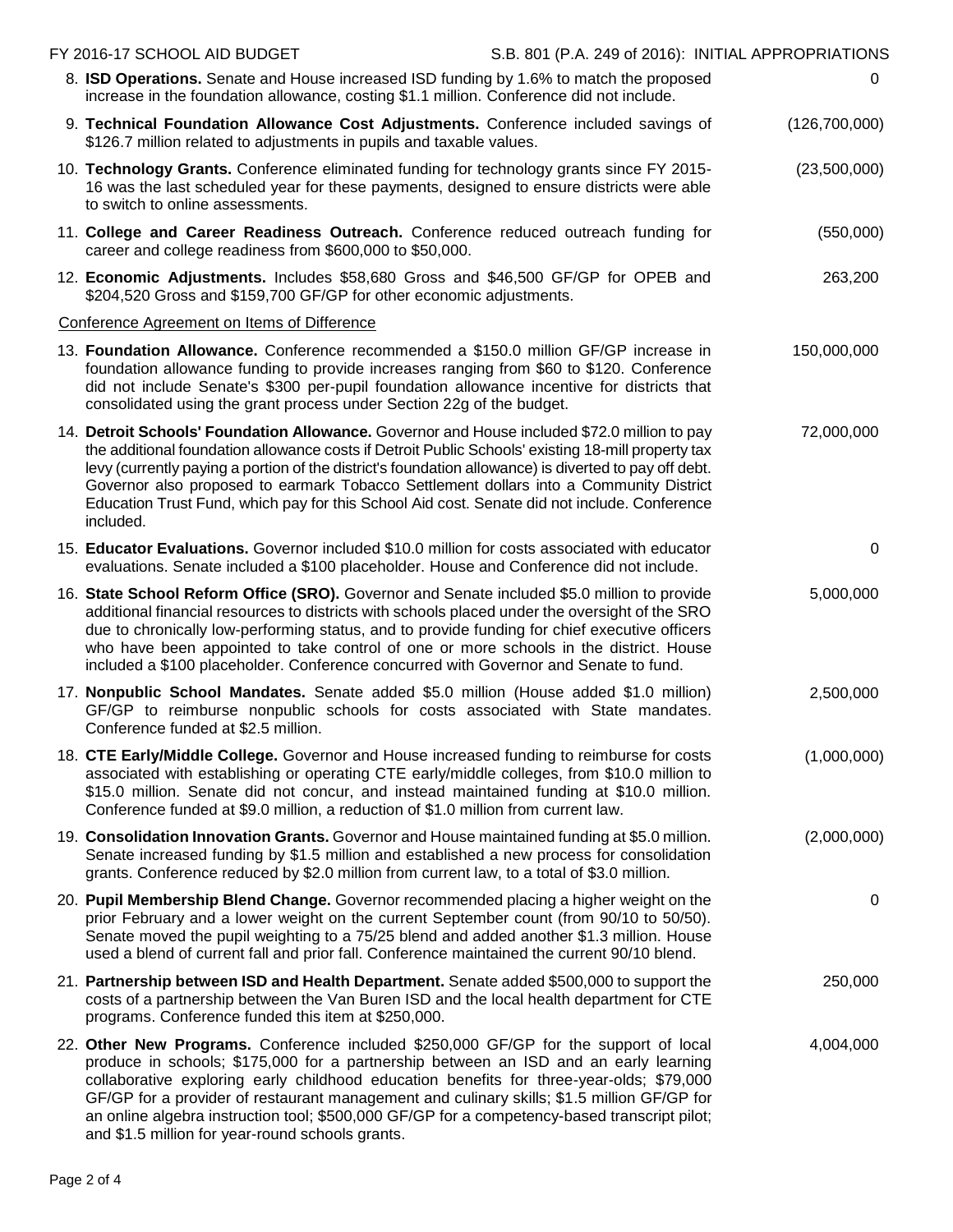# **Boilerplate Changes from FY 2015-16 Year-to-Date:**

Items Included by the Senate and House

- 1. **Definitions - General Educational Development (GED).** Conference recommended replacing references to GED testing with GED, the test assessing secondary completion (TASC), the HISET test, or another comparable test, and also replaced GED certificate with high school equivalency certificate. (Sections 4, 6(4)(m), 98, and 107)
- 2. **Reporting of Financial Data.** Conference proposed language requiring that financial data be consistent with audited statements, and allowed the withholding of State aid if the data are not consistent with the audit. (Sec. 18)
- 3. **Penalty Intent Language in Special Education.** Conference changed legislative intent language that stated the intent to penalize districts, charters, or ISDs 10.0% of their State aid payment for failure to comply with a requirement that the resident district/ISD is responsible for special education services provided to a resident pupil who is enrolled in a charter school located in a different ISD to an actual financial penalty. (Sec. 51a(15))

# Conference Agreement on Items of Difference

- 4. **Definitions - Community District.** Senate and Conference added a definition for a "community district", and included a community district in the definition for purposes of State aid. (Sec. 3)
- 5. **Pupil Membership Blend**. Governor changed the pupil membership blend from a 90% weight on the current September count plus 10% on the prior February count to 50/50. Senate changed the blend to a 72/25. House used 85% current fall/15% prior fall. Conference included no change to the blend calculation. (Sec. 6(4))
- 6. **Shared Time/Nonpublic Pupils.** Governor proposed that a nonpublic part-time pupil enrolled in grades 1 to 12 be counted for not more than one-third of an FTE. Senate concurred; cap of one-half. House/Conference did not include.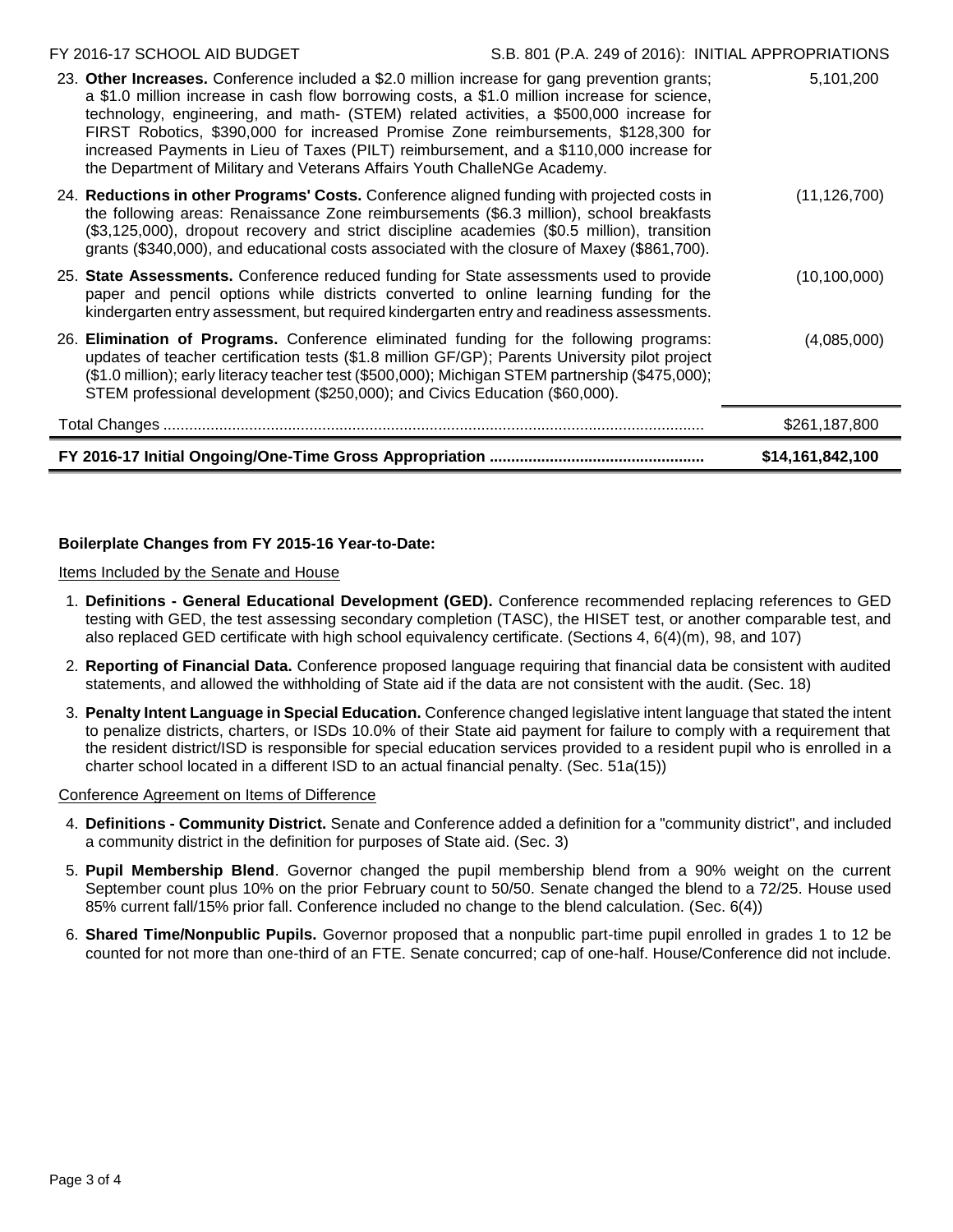- 7. **Statewide Standard Reporting.** Governor and House deleted legislative intent to implement statewide standard reporting requirements for education data approved by the Department along with the Center for Educational Performance and Information (CEPI). Senate and Conference retained the language and removed the "intent" designation, requiring districts to implement the standardized reporting beginning with FY 2017-18. (Sec. 19)
- 8. **Consolidation Foundation Allowance Incentive.** Senate added a foundation allowance adjustment for consolidations. Any district consolidating using the process under Sec. 22g would get a \$300 per-pupil bonus for two years. House/Conference did not include. (Sec. 20)
- 9. **Dissolved District Debt.** Senate and Conference included intent of the Legislature that the outstanding debt of Buena Vista be paid out of the work project set up for Saginaw ISD at the time of dissolution. (Sec. 20g)
- 10. **Enrollment in Virtual Courses.** Governor included numerous changes to the section prescribing policies and procedures for districts enrolling students in virtual courses, including allowing districts to deny enrollment in an online course if a pupil is in kindergarten through fifth grade. Conference concurred in the majority of the changes. (Sec. 21f)
- 11. **Expansion of Consolidation Incentive Grants.** Governor included language allowing consolidation incentive grants also to be used for dissolutions that occur on or after June 1, 2016. Senate increased funding and restructured the grant program into a three-step process. Conference concurred with Governor. (Sec. 22g)
- 12. **Pupil Transfer Process.** Governor deleted a section allowing districts to get funding from the original enrolling district for students who enroll after the fall count day and before the spring count day. Conference retained the section applicable only for pupils enrolled in strict discipline academies. (Sec. 25e)
- 13. **Great Start Readiness Program.** Conference included a change from "children" to "slots" to ensure that each ISD receives at least as many slots as in the prior year unless fewer children are actually in need. Senate further changed the cap and structure for administrative spending (to be 4.0% for ISDs, with sub-recipient spending for administration counted in program costs); House admin cap was 5.0%. Conference included 4.0% admin cap. Senate and Conference removed children served only in Head Start programs from counting toward meeting 30.0% threshold. (Sec. 32d)
- 14. **Career and Technical Education.** Conference added language allowing for CTE early/middle college funding to also be provided to programs that receive funding under Section 61a for allowable costs not reimbursed under that section, which provides for "traditional" CTE funding to districts, as well as CTE dual enrollment programs. In addition, Conference added language allowing for grants to be made under the section for planning. (Sec. 61b)
- 15. **MiSTEM Programs.** Governor included language allocating funds for the purpose of funding Michigan science, technology, engineering, and math (MiSTEM) based on recommendations of the MiSTEM advisory council, and if the council is unable to make specific funding recommendations by March 1, 2016, the Department is directed to distribute the funds on a competitive grant basis. Conference restructured by earmarking some of the funds for specific purposes, and extending the deadline to June 1, 2016 for the Council to make specific grant recommendations. (Sec. 99s)
- 16. **District Scorecard.** Senate and Conference added language requiring the Department to work with CEPI use the number of kids enrolled at the time of the State assessment to determine participation on the scorecard. (Sec. 104)
- 17. **Kindergarten Entry Assessment (KEA).** Governor removed the required field testing of the KEA, and replaced the entry assessment with assessments in the fall and spring for English language arts and math. Conference amended the language to require the State to provide the KEA to districts who are interested in using it, and required the Department to field test a Kindergarten Readiness Assessment. (Sections 104)
- 18. **Adult Education.** Conference changed eligibility definitions in this section, such that the individual can be enrolled in an adult basic education program, an adult secondary education program, an adult English as a second language program, a high school equivalency test preparation program, or a high school completion program, and the individual must either be at least age 20 or be defined as an "out-of-school youth". The payment cap of \$2,850 per full-time equivalent participant also was removed. Conference changed the funding formula, striking the 80% enrollment/20% completion formula and replacing with a formula that uses statewide allocation criteria, three-year averaging of actual enrollments, census data, local needs, participant completion of adult basic education objectives, participant completion of core indicators, and allowable expenditures. Conference implemented a one-year freeze on the planned phase-in of a new funding formula. (Sec. 107)
- 19. **Nonpublic Pupils.** Conference added a requirement for the Department to set up a workgroup to examine a uniform definition for a part-time nonpublic or home school pupil and for non-core elective courses. (Sec. 166b)

Date Completed: 6-30-16 **Fiscal Analyst: Kathryn Summers**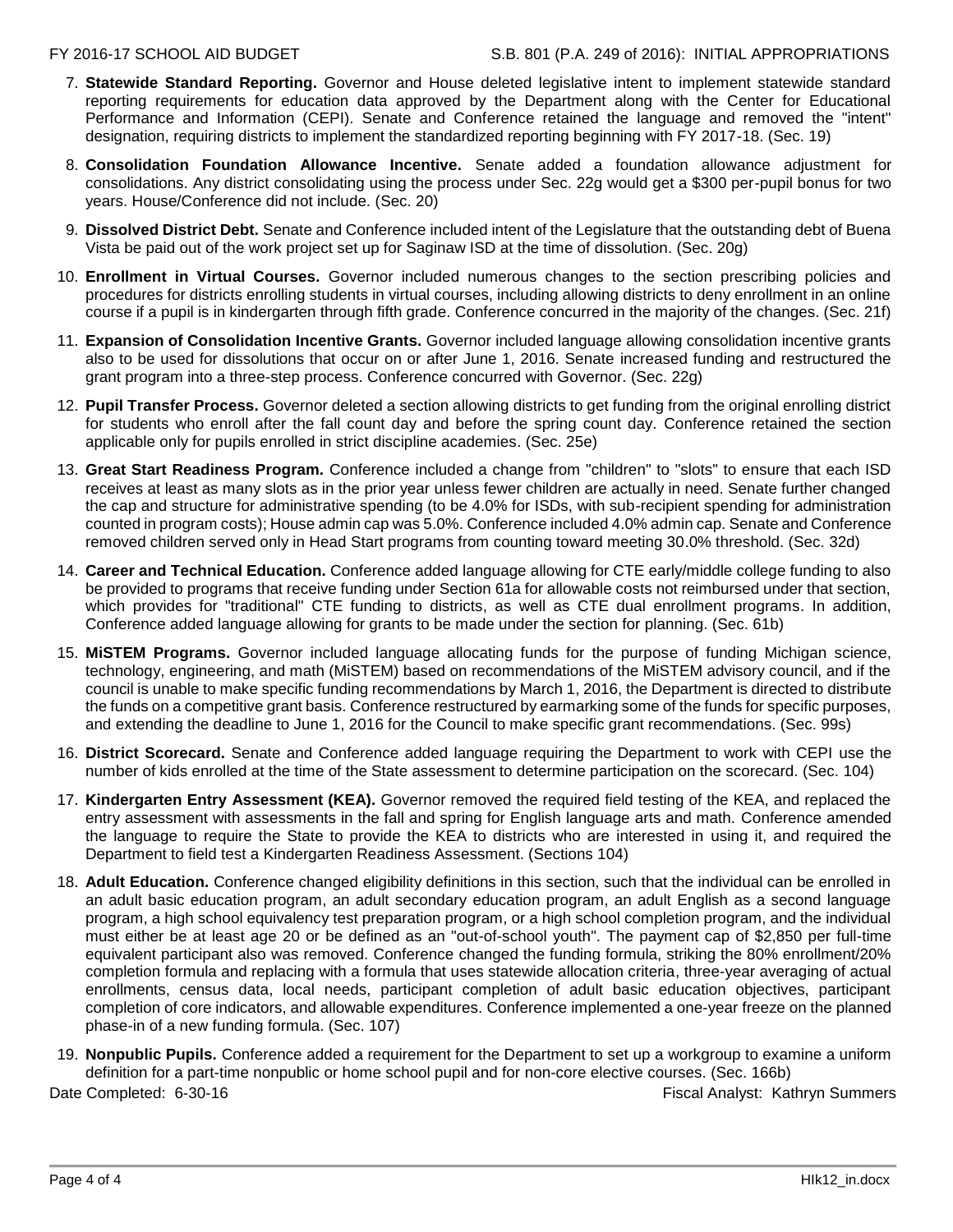

### **FY 2015-16 Year-to-Date and Revised Appropriations Governor's, Senate-Passed, House-Passed, and Initial Enacted Appropriations for FY 2016-17 (Dollars in Thousands)**

|                                                                       | Public Act 85          | <b>Revised Rec</b>      | Governor's     | Difference from  | Senate             | Difference              | House         | Difference              | PA 249 of '16          | Difference       |
|-----------------------------------------------------------------------|------------------------|-------------------------|----------------|------------------|--------------------|-------------------------|---------------|-------------------------|------------------------|------------------|
|                                                                       | <b>Initial Approps</b> | FY 2015-16              | <b>Budget</b>  | FY 2015-16       | Passed             | from FY 2015-16         | Passed        | from FY 2015-16         | <b>Initial Enacted</b> | from FY 2015-16  |
| <b>Line Item Description</b>                                          | FY 2015-16             | 05/24/2016              | FY 2016-17     | Initial Approps. | 05/24/2016         | <b>Initial Approps.</b> | 05/24/2016    | <b>Initial Approps.</b> | Appropriations         | Initial Approps. |
| Sec. 11j School Bond Loan Fund Payments - Debt Service                | \$126,500.0            | \$10,500.0              | \$126,500.0    | \$0.0            | \$126,500.0        | \$0.0                   | \$126,500.0   | \$0.0                   | \$126,500.0            | \$0.0            |
| Sec. 11m Cash Flow Borrowing Costs                                    | \$2,000.0              | \$1,000.0               | \$3,000.0      | \$1,000.0        | \$3,000.0          | \$1,000.0               | \$3,000.0     | \$1,000.0               | \$3,000.0              | \$1,000.0        |
| Sec. 11o/s Flint Declaration of Emergency - NEW                       | \$0.0                  | \$9,200.0               | \$10,142.6     | \$10,142.6       | \$10,142.6         | \$10,142.6              | \$10,142.6    | \$10,142.6              | \$10,142.6             | \$10,142.6       |
| Sec. 20f Categorical Offset Payments                                  | \$18,000.0             | \$18,000.0              | \$18,000.0     | \$0.0            | \$27,000.0         | \$9,000.0               | \$18,000.0    | \$0.0                   | \$18,000.0             | \$0.0            |
| Sec. 20q Student Transition Grants in Dissolved Districts             | \$2,200.0              | \$1,200.0               | \$2,200.0      | \$0.0            | \$2,200.0          | \$0.0                   | \$2,200.0     | \$0.0                   | \$1,860.0              | (\$340.0)        |
| Sec. 21 State School Reform/Redesign - NEW                            | \$0.0                  | \$0.0                   | \$5,000.0      | \$5,000.0        | \$5,000.0          | \$5,000.0               | \$0.1         | \$0.1                   | \$5,000.0              | \$5,000.0        |
| Sec. 21g Competency-Based Funding Pilot - NEW                         | \$0.0                  | \$0.0                   | \$0.0          | \$0.0            | \$0.0              | \$0.0                   | \$1,000.0     | \$1,000.0               | \$500.0                | \$500.0          |
| Sec 22a Proposal A Obligation Payment                                 | \$5,281,700.0          | \$5,260,000.0           | \$5,206,000.0  | (\$75,700.0)     | \$5,202,300.0      | (\$79,400.0             | \$5,218,500.0 | (\$63,200.0             | \$5,205,000.0          | (\$76,700.0)     |
| Sec. 22b Discretionary Payment - State                                | \$3,728,000.0          | \$3,692,000.0           | \$3,900,000.0  | \$172,000.0      | \$3,819,900.0      | \$91,900.0              | \$3,900,000.0 | \$172,000.0             | \$3,900,000.0          | \$172,000.0      |
| Sec. 22d Isolated Districts Funding                                   | \$5,000.0              | \$5,000.0               | \$5,000.0      | \$0.0            | \$5,000.0          | \$0.0                   | \$5,000.0     | \$0.0                   | \$5,000.0              | \$0.0            |
| Sec. 22g Consolidation Innovation Grants                              | \$5,000.0              | \$5,000.0               | \$5,000.0      | \$0.0            | \$6,500.0          | \$1,500.0               | \$5,000.0     | \$0.0                   | \$3,000.0              | (\$2,000.0)      |
| Sec. 22i Technology Infrastructure and iSchool                        | \$23,500.0             | \$23,500.0              | \$0.0          | (\$23,500.0)     | \$0.0              | (\$23,500.0             | \$0.0         | (\$23,500.0             | \$0.0                  | (\$23,500.0)     |
| Sec. 24 Court-Placed Pupils                                           | \$8,000.0              | \$8,000.0               | \$8,000.0      | \$0.0            | \$8,000.0          | \$0.0                   | \$8,000.0     | \$0.0                   | \$8,000.0              | \$0.0            |
| Sec. 24a Juvenile Detention Facilities                                | \$2,189.8              | \$1,301.0               | \$1,328.1      | \$861.7          | \$1,328.1          | (\$861.7                | \$1,328.1     | (\$861.7)               | \$1,328.1              | (\$861.7)        |
| Sec. 24c Challenge Program                                            | \$1,497.4              | \$1,497.4               | \$1,522.4      | \$25.0           | \$1,732.4          | \$235.0                 | \$1,522.4     | \$25.0                  | \$1,632.4              | \$135.0          |
| Sec. 25f Strict Discipline Academies                                  | \$1,000.0              | \$1,000.0               | \$250.0        | (\$750.0)        | \$1,000.0          | \$0.0                   | \$250.0       | (\$750.0                | \$750.0                | (\$250.0)        |
| Sec. 25g Dropout Recovery                                             | \$1,000.0              | \$1,000.0               | \$250.0        | (\$750.0)        | \$1,000.0          | \$0.0                   | \$250.0       | (\$750.0                | \$750.0                | (\$250.0)        |
| Sec. 26a Renaissance Zone Costs                                       | \$26,300.0             | \$20,000.0              | \$20,000.0     | (\$6,300.0)      | \$20,000.0         | (\$6,300.0)             | \$20,000.0    | (\$6,300.0              | \$20,000.0             | (\$6,300.0)      |
| Sec. 26b PILT Reimbursement                                           | \$4,276.8              | \$4,276.8               | \$4,405.1      | \$128.3          | \$4,405.1          | \$128.3                 | \$4,405.1     | \$128.3                 | \$4,405.1              | \$128.3          |
| Sec. 26c Promise Zone                                                 | \$610.0                | \$278.0                 | \$1,000.0      | \$390.0          | \$1,000.0          | \$390.0                 | \$1,000.0     | \$390.0                 | \$1,000.0              | \$390.0          |
| Sec. 31a "At Risk" Pupil Support                                      | \$378,988.2            | \$378,988.2             | \$378,988.2    | \$0.0            | \$378,988.2        | \$0.0                   | \$396,988.2   | \$18,000.0              | \$378,988.2            | \$0.0            |
| Sec. 31a Child and Adolescent Health Centers                          | \$5,557.3              | \$5,557.3               | \$5,557.3      | \$0.0            | \$5,557.3          | \$0.0                   | \$5,557.3     | \$0.0                   | \$5,557.3              | \$0.0            |
| Sec. 31a Vision/Hearing Screening                                     | \$5,150.0              | \$5,150.0               | \$5,150.0      | \$0.0            | \$5,150.0          | \$0.0                   | \$5,150.0     | \$0.0                   | \$5,150.0              | \$0.0            |
| Sec. 31b Year-Round Schools Grants - NEW                              | \$0.0                  | \$0.0                   | \$0.0          | \$0.0            | \$0.0              | \$0.0                   | \$3,500.0     | \$3,500.0               | \$1,500.0              | \$1,500.0        |
| Sec. 31c Gang Prevention and Intervention Programs                    | \$1,000.0              | \$1,000.0               | \$0.0          | (\$1,000.0)      | \$0.0              | (\$1,000.0              | \$4,000.0     | \$3,000.0               | \$3,000.0              | \$2,000.0        |
| Sec. 31d School Lunch Programs - State Share                          | \$22,495.1             | \$22,495.1              | \$22,495.1     | \$0.0            | \$22,495.1         | \$0.0                   | \$22,495.1    | \$0.0                   | \$22,495.1             | \$0.0            |
| Sec. 31d School Lunch Programs - Federal Share                        | \$513,200.0            | \$513,200.0             | \$513,200.0    | \$0.0            | \$513,200.0        | \$0.0                   | \$513,200.0   | \$0.0                   | \$513,200.0            | \$0.0            |
| Sec. 31f School Breakfast                                             | \$5,625.0              | \$2,500.0               | \$2,500.0      | (\$3,125.0)      | \$2,500.0          | (\$3,125.0)             | \$2,500.0     | (\$3,125.0              | \$2,500.0              | (\$3,125.0)      |
| Sec. 31h Cooperative Education Grant                                  | \$300.0                | \$300.0                 | \$0.0          | (\$300.0)        | \$300.0            | \$0.0                   | \$0.0         | (\$300.0                | \$300.0                | \$0.0            |
| Sec. 31j Support of Local Produce in School Meals - NEW               | \$0.0                  | \$0.0                   | \$0.0          | \$0.0            | \$500.0            | \$500.0                 | \$0.0         | \$0.0                   | \$250.0                | \$250.0          |
| Sec. 32d Great Start - School Readiness                               | \$243,900.0            | \$243,900.0             | \$243,900.0    | \$0.0            | \$243,900.0        | \$0.0                   | \$243,900.0   | \$0.0                   | \$243,900.0            | \$0.0            |
| Sec. 32p Great Start Early Childhood Block Grants                     | \$13,400.0             | \$13,400.0              | \$13,400.0     | \$0.0            | \$13,400.0         | \$0.0                   | \$13,400.0    | \$0.0                   | \$13,400.0             | \$0.0            |
| Sec. 32q Early learning cooperative - NEW                             | \$0.0                  | \$0.0                   | \$0.0          | \$0.0            | \$175.0            | \$175.0                 | \$0.0         | \$0.0                   | \$175.0                | \$175.0          |
| Sec. 35 MDE Administration of Early Reading Initiatives               | \$1,000.0              | \$1,000.0               | \$1,000.0      | \$0.0            | \$1,000.0          | \$0.0                   | \$1,000.0     | \$0.0                   | \$1,000.0              | \$0.0            |
| Sec. 35a(2) Parents University Pilot                                  | \$1,000.0              | \$0.0                   | \$0.0          | (\$1,000.0)      | \$0.0              | (\$1,000.0)             | \$0.0         | (\$1,000.0)             | \$0.0                  | (\$1,000.0)      |
| Sec. 35a(3) Research-Based Professional Development on Early Literacy | \$950.0                | \$950.0                 | \$950.0        | \$0.0            | \$950.0            | \$0.0                   | \$950.0       | \$0.0                   | \$950.0                | \$0.0            |
| Sec. 35a(4) Evidence-Based Professional Development in Assessments    | \$1,450.0              | \$1,450.0               | \$1,450.0      | \$0.0            | \$1,450.0          | \$0.0                   | \$1,450.0     | \$0.0                   | \$1,450.0              | \$0.0            |
| Sec. 35a(5) Investment in Literacy Coaches for K-3 Teachers           | \$3,000.0              | \$3,000.0               | \$3,000.0      | \$0.0            | \$3,000.0          | \$0.0                   | \$3,000.0     | \$0.0                   | \$3,000.0              | \$0.0            |
| Sec. 35a(6) Additional Instructional Time                             | \$17,500.0             | \$13,600.0              | \$17,500.0     | \$0.0            | \$17,500.0         | \$0.0                   | \$17,500.0    | \$0.0                   | \$17,500.0             | \$0.0            |
|                                                                       |                        |                         |                | (\$1,000.0)      |                    | \$0.0                   |               |                         |                        | \$0.0            |
| Sec. 35a(7) Michigan Education Corps                                  | \$1,000.0<br>\$500.0   | \$1,000.0               | \$0.0<br>\$0.0 |                  | \$1,000.0<br>\$0.0 |                         | \$0.0         | (\$1,000.0)             | \$1,000.0              |                  |
| Sec. 35a(8) Elementary Teacher Assessment of Reading Instruction      |                        | \$500.0                 |                | (\$500.0)        |                    | (\$500.0)               | \$0.0         | (\$500.0                | \$0.0                  | (\$500.0)        |
| Sec. 39a(1) NCLB Federal DOE Grants                                   | \$779,076.4            | \$779,076.4             | \$821,939.9    | \$42,863.5       | \$821,939.9        | \$42,863.5              | \$821,939.9   | \$42,863.5              | \$821,939.9            | \$42,863.5       |
| Sec 39a(2) Other Non-NCLB Federal DOE Grants                          | \$30,800.0             | \$30,800.0              | \$30,800.0     | \$0.0            | \$30,800.0         | \$0.0                   | \$30,800.0    | \$0.0                   | \$30,800.0             | \$0.0            |
| Sec. 41 Bilinqual Education                                           | \$1,200.0              | \$1,200.0               | \$1,200.0      | \$0.0            | \$1,200.0          | \$0.0                   | \$1,200.0     | \$0.0                   | \$1,200.0              | \$0.0            |
| Sec. 43 Teacher Certification Test Review                             | \$1,800.0              | \$1,800.0               | \$0.0          | (\$1,800.0)      | \$0.0              | (\$1,800.0)             | \$0.0         | (\$1,800.0]             | \$0.0                  | (\$1,800.0)      |
| Sec. 51a Special Education - Federal IDEA                             | \$370,000.0            | $\overline{$}370,000.0$ | \$370,000.0    | \$0.0            | \$370,000.0        | \$0.0                   | \$370,000.0   | \$0.0                   | \$370,000.0            | \$0.0            |
| Sec. 51a(2) Spec. Ed. Foundations - State Share                       | \$251,800.0            | \$263,500.0             | \$271,600.0    | \$19,800.0       | \$271,600.0        | \$19,800.0              | \$271,600.0   | \$19,800.0              | \$271,600.0            | \$19,800.0       |
| Sec. 51a(3) Spec. Ed. Hold Harmless to ISDs - State Share             | \$1,300.0              | \$1,000.0               | \$1,100.0      | (\$200.0)        | \$1,100.0          | $(\$200.0)$             | \$1,100.0     | (\$200.0)               | \$1,100.0              | $(\$200.0)$      |
| Sec. 51a(6) Spec. Ed. Rules Change - State Share                      | \$2,200.0              | \$2,200.0               | \$2,200.0      | \$0.0            | \$2,200.0          | \$0.0                   | \$2,200.0     | \$0.0                   | \$2,200.0              | \$0.0            |
| Sec. 51a(11) Spec. Ed. Non Sec. 52 to ISDs - State Share              | \$3,300.0              | \$3,800.0               | \$3,700.0      | \$400.0          | \$3,700.0          | \$400.0                 | \$3,700.0     | \$400.0                 | \$3,700.0              | \$400.0          |
| Sec. 51c Special Education Headlee - State Share                      | \$610,000.0            | \$624,800.0             | \$644,500.0    | \$34,500.0       | \$644,500.0        | \$34,500.0              | \$644,500.0   | \$34,500.0              | \$644,500.0            | \$34,500.0       |
| Sec. 51d Special Education - Other Federal                            | \$71,000.0             | \$71,000.0              | \$71,000.0     | \$0.0            | \$71,000.0         | \$0.0                   | \$71,000.0    | \$0.0                   | \$71,000.0             | \$0.0            |
| Sec. 53a Court-Placed Spec. Ed. FTEs - State Share                    | \$10,500.0             | \$10,500.0              | \$10,500.0     | \$0.0            | \$10,500.0         | \$0.0                   | \$10,500.0    | \$0.0                   | \$10,500.0             | \$0.0            |
| Sec. 54 MI School for Deaf and Blind - State Share                    | \$1,688.0              | \$1,688.0               | \$1,688.0      | \$0.0            | \$1,688.0          | \$0.0                   | \$1,688.0     | \$0.0                   | \$1,688.0              | \$0.0            |
| Sec. 54b Integrated Behavior and Learning Support (MiBLSi) - NEW      | \$0.0                  | \$0.0                   | \$1,370.0      | \$1,370.0        | \$1,370.0          | \$1,370.0               | \$1,370.0     | \$1,370.0               | \$1,125.0              | \$1,125.0        |
| Sec. 55 Conductive Learning Center Study                              | \$150.0                | \$150.0                 | \$150.0        | \$0.0            | \$150.0            | \$0.0                   | \$150.0       | \$0.0                   | \$150.0                | \$0.0            |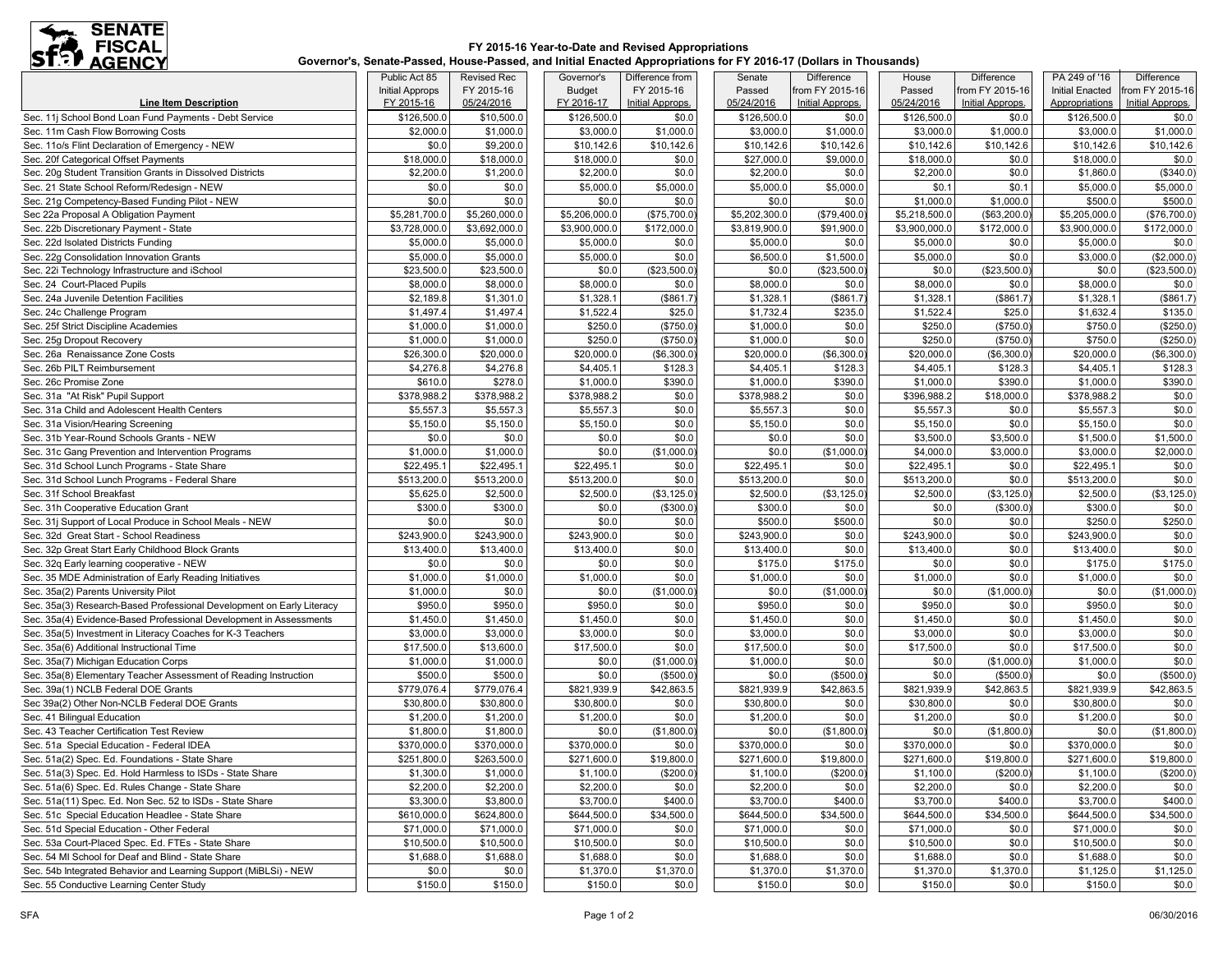

### **FY 2015-16 Year-to-Date and Revised Appropriations Governor's, Senate-Passed, House-Passed, and Initial Enacted Appropriations for FY 2016-17 (Dollars in Thousands)**

|                                                                                | Public Act 85          | <b>Revised Rec</b> | Governor's     | Difference from  | Senate         | <b>Difference</b> | House          | Difference       | PA 249 of '16          | <b>Difference</b> |
|--------------------------------------------------------------------------------|------------------------|--------------------|----------------|------------------|----------------|-------------------|----------------|------------------|------------------------|-------------------|
|                                                                                | <b>Initial Approps</b> | FY 2015-16         | <b>Budget</b>  | FY 2015-16       | Passed         | from FY 2015-16   | Passed         | from FY 2015-16  | <b>Initial Enacted</b> | from FY 2015-16   |
| <b>Line Item Description</b>                                                   | FY 2015-16             | 05/24/2016         | FY 2016-17     | Initial Approps. | 05/24/2016     | Initial Approps.  | 05/24/2016     | Initial Approps. | Appropriations         | Initial Approps.  |
| Sec. 56 Spec. Ed. Millage Equalization - State Share                           | \$37,758.1             | \$37,758.1         | \$37,758.1     | \$0.0            | \$37,758.1     | \$0.0             | \$37,758.1     | \$0.0            | \$37,758.1             | \$0.0             |
| Sec. 59 Gifted and Talented - NEW                                              | \$0.0                  | \$0.0              | \$0.0          | \$0.0            | \$0.1          | \$0.1             | \$0.0          | \$0.0            | \$0.0                  | \$0.0             |
| Sec. 61a Vocational Education                                                  | \$36,611.3             | \$36,611.3         | \$36,611.3     | \$0.0            | \$36,611.3     | \$0.0             | \$36,726.3     | \$115.0          | \$36,690.3             | \$79.0            |
| Sec. 61b Career and Technical Education/Dual Enrollment                        | \$10,000.0             | \$1,000.0          | \$15,000.0     | \$5,000.0        | \$10,000.0     | \$0.0             | \$15,000.0     | \$5,000.0        | \$9,000.0              | (\$1,000.0)       |
| Sec. 61c Career and Technical Education Equipment Upgrades - NEW               | \$0.0                  | \$0.0              | \$10,000.0     | \$10,000.0       | \$10,000.0     | \$10,000.0        | \$10,000.0     | \$10,000.0       | \$3,200.0              | \$3,200.0         |
| Sec. 61d Innovative Educational Pipeline Program - NEW                         | \$0.0                  | \$0.0              | \$0.0          | \$0.0            | \$500.0        | \$500.0           | \$0.0          | \$0.0            | \$0.0                  | \$0.0             |
| Sec. 61e Restaurant Management and Culinary Training - NEW                     | \$0.0                  | \$0.0              | \$0.0          | \$0.0            | \$100.0        | \$100.0           | \$0.0          | \$0.0            | \$0.0                  | \$0.0             |
| Sec. 62 ISD Vocational Ed Millage Equalization                                 | \$9,190.0              | \$9,190.0          | \$9,190.0      | \$0.0            | \$9,190.0      | \$0.0             | \$9,190.0      | \$0.0            | \$9,190.0              | \$0.0             |
| Sec. 63 ISD/Health Department Partnership for CTE/Health - NEW                 | \$0.0                  | \$0.0              | \$0.0          | \$0.0            | \$500.0        | \$500.0           | \$0.0          | \$0.0            | \$250.0                | \$250.0           |
| Sec. 64b Dual Enrollment Incentive Payments                                    | \$1,750.0              | \$1,750.0          | \$1,750.0      | \$0.0            | \$1,750.0      | \$0.0             | \$1,750.0      | \$0.0            | \$1,750.0              | \$0.0             |
| Sec. 65 Detroit Precollege Engineering                                         | \$340.0                | \$340.0            | \$340.0        | \$0.0            | \$340.0        | \$0.0             | \$340.0        | \$0.0            | \$340.0                | \$0.0             |
| Sec. 67 College and Career Readiness Tools                                     | \$3,600.0              | \$3,600.0          | \$3,050.0      | (\$550.0)        | \$3,050.0      | (\$550.0          | \$3,050.0      | (\$550.0)        | \$3,050.0              | (\$550.0)         |
| Sec. 74 Bus Driver Safety Instruction                                          | \$1,625.0              | \$1,625.0          | \$1,625.0      | \$0.0            | \$1,625.0      | \$0.0             | \$1,625.0      | \$0.0            | \$1,625.0              | \$0.0             |
| Sec. 74 School Bus Inspections                                                 | \$1,690.7              | \$1,690.7          | \$1,695.6      | \$4.9            | \$1,695.6      | \$4.9             | \$1,695.6      | \$4.9            | \$1,695.6              | \$4.9             |
| Sec. 78 Statewide School Water Testing Program - NEW                           | \$0.0                  | \$0.0              | \$9,000.0      | \$9,000.0        | \$0.0          | \$0.0             | \$0.0          | \$0.0            | \$0.0                  | \$0.0             |
| Sec. 81 ISD General Operations Support                                         | \$67,108.0             | \$67,108.0         | \$68,182.0     | \$1,074.0        | \$68,182.0     | \$1,074.0         | \$68,182.0     | \$1,074.0        | \$67,108.0             | \$0.0             |
| Sec. 94 Advanced Placement (AP) Incentive Program                              | \$250.0                | \$250.0            | \$250.0        | \$0.0            | \$250.0        | \$0.0             | \$250.0        | \$0.0            | \$250.0                | \$0.0             |
| Sec. 94a Center for Educ. Perf. and Information - State Share                  | \$11,967.0             | \$11,967.0         | \$12,173.2     | \$206.2          | \$12,173.2     | \$206.2           | \$12,173.2     | \$206.2          | \$12,173.2             | \$206.2           |
| Sec. 94a Center for Educ. Perf. and Information - Federal                      | \$193.5                | \$193.5            | \$193.5        | \$0.0            | \$193.5        | \$0.0             | \$193.5        | \$0.0            | \$193.5                | \$0.0             |
| Sec. 95a Educator Evaluations                                                  | \$0.0                  | \$0.0              | \$10,000.0     | \$10,000.0       | \$0.1          | \$0.1             | \$0.0          | \$0.0            | \$0.0                  | \$0.0             |
| Sec. 95b Student Growth Tool - NEW                                             | \$0.0                  | \$0.0              | \$0.0          | \$0.0            | \$0.0          | \$0.0             | \$0.1          | \$0.1            | \$0.0                  | \$0.0             |
| Sec. 98 Michigan Virtual High School - State                                   | \$7,387.5              | \$7,387.5          | \$7,387.5      | \$0.0            | \$7,000.0      | (\$387.5)         | \$7,387.5      | \$0.0            | \$7,387.5              | \$0.0             |
| Sec. 99c Civics Education                                                      | \$60.0                 | \$60.0             | \$0.0          | (\$60.0)         | \$60.0         | \$0.0             | \$0.0          | (\$60.0)         | \$0.0                  | (\$60.0)          |
| Sec. 99h FIRST Robotics                                                        | \$2,000.0              | \$2,000.0          | \$2,500.0      | \$500.0          | \$2,500.0      | \$500.0           | \$2,000.0      | \$0.0            | \$2,500.0              | \$500.0           |
| Sec. 99s(2) Comprehensive STEM Initiative                                      | \$50.0                 | \$50.0             | \$2,525.0      | \$2,475.0        | \$1,525.0      | \$1,475.0         | \$50.0         | \$0.0            | \$1,050.0              | \$1,000.0         |
| Sec. 99s(3) Math/Science Centers - State                                       | \$2,750.0              | \$2,750.0          | \$2,750.0      | \$0.0            | \$3,750.0      | \$1,000.0         | \$2,750.0      | \$0.0            | \$2,750.0              | \$0.0             |
| Sec. 99s(3) Math/Science Centers - Federal                                     | \$5,249.3              | \$5,249.3          | \$5,249.3      | \$0.0            | \$5,249.3      | \$0.0             | \$5,249.3      | \$0.0            | \$5,249.3              | \$0.0             |
| Sec. 99s(4) Michigan STEM Partnership                                          | \$475.0                | \$475.0            | \$0.0          | (\$475.0)        | \$0.0          | (\$475.0          | \$475.0        | \$0.0            | \$0.0                  | (\$475.0)         |
| Sec. 99s(5) STEM Professional Development                                      | \$250.0                | \$250.0            | \$0.0          | (\$250.0)        | \$0.0          | (\$250.0          | \$250.0        | \$0.0            | \$0.0                  | (\$250.0)         |
| Sec. 99s(6) Science Olympiad and STEM                                          | \$250.0                | \$250.0            | \$0.0          | (\$250.0)        | \$500.0        | \$250.0           | \$250.0        | \$0.0            | \$250.0                | \$0.0             |
| Sec. 99s(7) Van Andel Education Institute                                      | \$250.0                | \$250.0            | \$0.0          | (\$250.0)        | \$500.0        | \$250.0           | \$250.0        | \$0.0            | \$250.0                | \$0.0             |
| Sec. 99t Online Algebra Tool - NEW                                             | \$0.0                  | \$0.0              | \$0.0          | \$0.0            | \$0.1          | \$0.7             | \$2,000.0      | \$2,000.0        | \$1,500.0              | \$1,500.0         |
| Sec. 102d Reimbursement for Purchase of Financial Data Analysis Tool(s)        | \$1,500.0              | \$1,500.0          | \$1,500.0      | \$0.0            | \$1,500.0      | \$0.0             | \$1,600.0      | \$100.0          | \$1,500.0              | \$0.0             |
| Sec. 104 MEAP Testing - State Share                                            | \$43,994.4             | \$43,994.4         | \$33,894.4     | (\$10, 100.0)    | \$35,236.8     | (\$8,757.6        | \$22,000.0     | (\$21,994.4)     | \$33,894.4             | (\$10, 100.0)     |
| Sec. 104 MEAP Testing - Federal Share                                          | \$6,250.0              | \$6,250.0          | \$6,250.0      | \$0.0            | \$6,250.0      | \$0.0             | \$6,250.0      | \$0.0            | \$6,250.0              | \$0.0             |
| Sec. 104d Computer Adaptive Test                                               | \$4,000.0              | \$4,000.0          | \$0.0          | (\$4,000.0)      | \$9,500.0      | \$5,500.0         | \$0.0          | (\$4,000.0       | \$4,000.0              | \$0.0             |
| Sec. 107 Adult Education - State                                               | \$25,000.0             | \$25,000.0         | \$25,000.0     | \$0.0            | \$25,000.0     | \$0.0             | \$25,000.0     | \$0.0            | \$25,000.0             | \$0.0             |
| Sec. 147a MPSERS District Reimbursement                                        | \$100,000.0            | \$100,000.0        | \$100,000.0    | \$0.0            | \$100,000.0    | \$0.0             | \$100,000.0    | \$0.0            | \$100,000.0            | \$0.0             |
| Sec. 147c MPSERS Rate Cap (Section 41 of MPSERS Act)                           | \$893,500.0            | \$893,500.0        | \$982,800.0    | \$89,300.0       | \$982,800.0    | \$89,300.0        | \$982,800.0    | \$89,300.0       | \$982,800.0            | \$89,300.0        |
| Sec. 152a Adair v State of Michigan                                            | \$38,000.5             | \$38,000.5         | \$38,000.5     | \$0.0            | \$38,000.5     | \$0.0             | \$38,000.5     | \$0.0            | \$38,000.5             | \$0.0             |
| Sec. 152b Reimbursement for Nonpublic Mandates - NEW                           | \$0.0                  | \$0.0              | \$0.0          | \$0.0            | \$5,000.0      | \$5,000.0         | \$1,000.0      | \$1,000.0        | \$2,500.0              | \$2,500.0         |
| TOTAL SCHOOL AID APPROPRIATIONS                                                | \$13,900,654.3         | \$13,736,308.5     | \$14,183,112.1 | \$282,457.8      | \$14,107,112.3 | \$206,458.0       | \$14,187,682.9 | \$287,028.6      | \$14,161,842.1         | \$261,187.8       |
|                                                                                |                        |                    |                |                  |                |                   |                |                  |                        |                   |
| <b>TOTAL REVENUE</b>                                                           |                        |                    |                |                  |                |                   |                |                  |                        |                   |
| Federal Aid                                                                    | \$1,775,769.2          | \$1,775,769.2      | \$1,818,632.7  | \$42,863.5       | \$1,818,632.7  | \$42,863.5        | \$1,818,632.7  | \$42,863.5       | \$1,818,632.7          | \$42,863.5        |
| School Aid Fund (SAF)                                                          | \$12,078,985.1         | \$11,905,439.3     | \$12,062,479.3 | (\$16,505.8)     | \$12,062,479.5 | (\$16,505.6)      | \$12,076,050.1 | (\$2,935.0)      | \$12,052,309.3         | (\$26,675.8)      |
| General Fund/General Purpose                                                   | \$45,900.0             | \$55,100.0         | \$230,000.0    | \$184,100.0      | \$226,000.0    | \$180,100.0       | \$221,000.0    | \$175,100.0      | \$218,900.0            | \$173,000.0       |
| Community District Education Trust Fund (\$72.0 m)/Other (\$100 Flint Reserve) | \$0.0                  | \$0.0              | \$72,000.1     | \$72,000.1       | \$0.1          | \$0.1             | \$72,000.1     | \$72,000.1       | \$72,000.1             | \$72,000.1        |
| <b>TOTAL REVENUE</b>                                                           | \$13,900,654.3         | \$13,736,308.5     | \$14,183,112.1 | \$282,457.8      | \$14,107,112.3 | \$206,458.0       | \$14,187,682.9 | \$287,028.6      | \$14,161,842.1         | \$261,187.8       |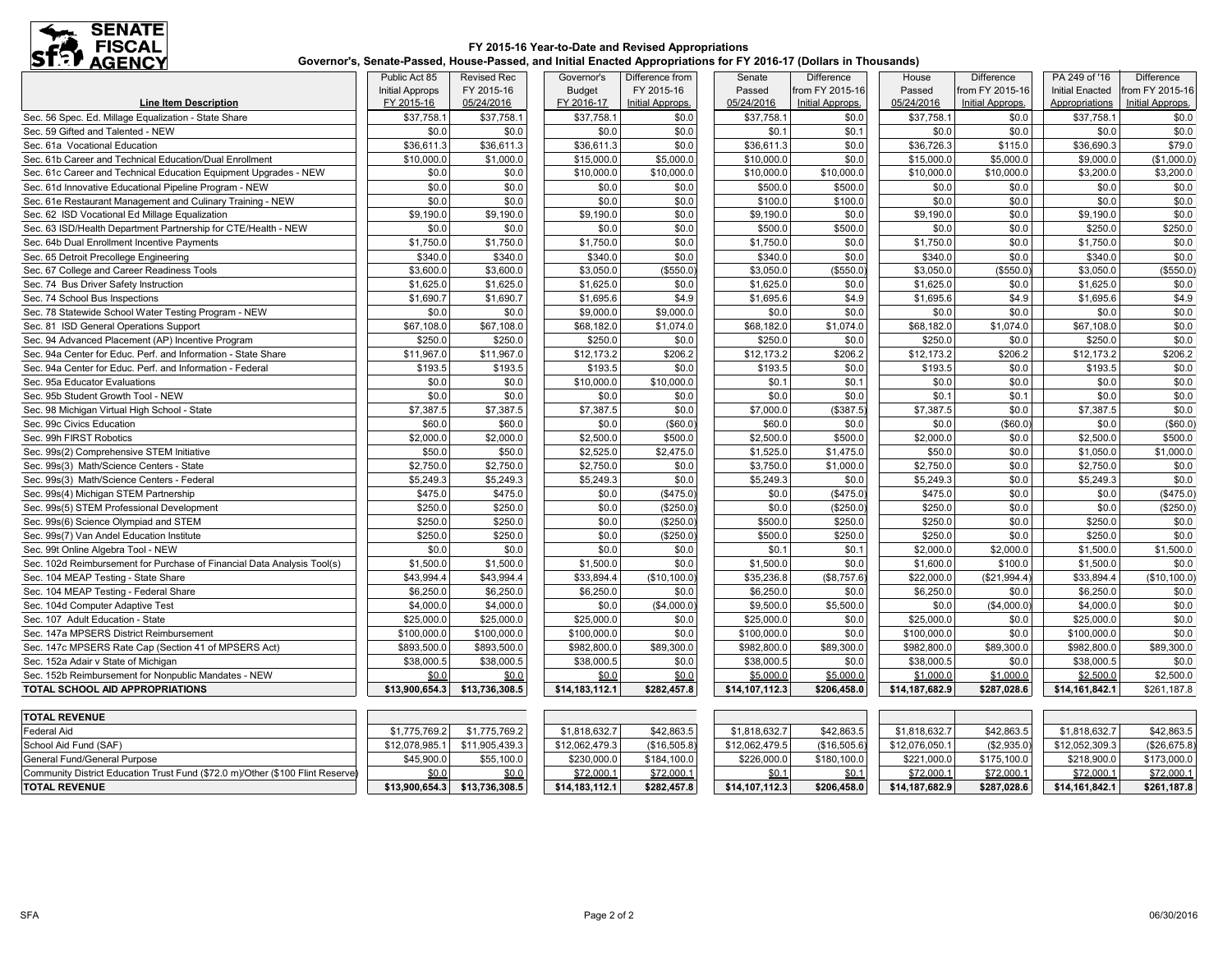

**Senate Fiscal Agency** P.O. Box 30036 Lansing, Michigan 48909-7536



Telephone: (517) 373-2768 Fax: (517) 373-1986

0

**CHANGES FROM**

|                                                                              |                             |                                       | ייייי ייצעותוט<br>FY 2015-16 YEAR-TO-DATE |                |  |
|------------------------------------------------------------------------------|-----------------------------|---------------------------------------|-------------------------------------------|----------------|--|
| <b>FULL-TIME EQUATED (FTE) CLASSIFIED</b><br><b>POSITIONS/FUNDING SOURCE</b> | FY 2015-16<br>YEAR-TO-DATE* | FY 2016-17<br><b>INITIAL APPROPS.</b> | <b>AMOUNT</b>                             | <b>PERCENT</b> |  |
|                                                                              | N/A                         | N/A                                   | 0.0                                       | 0.0            |  |
| <b>GROSS</b>                                                                 | 387,825,600                 | 395,925,600                           | 8,100,000                                 | 2.1            |  |
| Less:                                                                        |                             |                                       |                                           |                |  |
| Interdepartmental Grants Received                                            | 0                           | 0                                     | 0                                         | 0.0            |  |
|                                                                              | 387,825,600                 | 395,925,600                           | 8,100,000                                 | 2.1            |  |
| Less:                                                                        |                             |                                       |                                           |                |  |
|                                                                              | 0                           | 0                                     | 0                                         | 0.0            |  |
|                                                                              | 0                           | 0                                     | 0                                         | 0.0            |  |
| <b>TOTAL STATE SPENDING</b>                                                  | 387,825,600                 | 395,925,600                           | 8,100,000                                 | 2.1            |  |
| Less:                                                                        |                             |                                       |                                           |                |  |
|                                                                              | 256,714,800                 | 260,414,800                           | 3,700,000                                 | 1.4            |  |
| <b>GENERAL FUND/GENERAL PURPOSE</b>                                          | 131,110,800                 | 135,510,800                           | 4,400,000                                 | 3.4            |  |
|                                                                              | 387,825,600                 | 395,925,600                           | 8,100,000                                 | 2.1            |  |
| *As of June 8, 2016.                                                         |                             |                                       |                                           |                |  |

**FY 2015-16 Year-to-Date Gross Appropriation........................................................................ \$387,825,600**

## **Changes from FY 2015-16 Year-to-Date:**

## Items Included by the Senate and House

- 1. **Michigan Public School Employees Retirement System (MPSERS) Rate Cap.**  Governor, Senate, and House included \$3.7 million School Aid Fund (SAF) to continue funding the difference between the employer's capped contribution rate for unfunded accrued liabilities (20.96%) and the actual unfunded actuarial accrued liability contributions rate. MPSERS reform legislation requires the State to pay the difference between these amounts. The FY 2016-17 MPSERS appropriation totals \$73.2 million. 3,700,000
- 2. **Other Changes.** Governor, Senate, and House shifted \$52.3 million SAF from college operations (\$50.7 million) and renaissance zone reimbursements (\$1.6 million) to the MPSERS appropriation to effectively fund the entire MPSERS appropriation from the SAF.

## Conference Agreement on Items of Difference

3. **College Operations.** Governor included a \$7.5 million GF/GP (2.4%) increase distributed through a modified version of the 2016 Performance Indicators Review Task Force recommendations. Senate included the \$7.5 million increase but distributed funding based on the Task Force model without the Governor's modifications. House included a \$10.6 million GF/GP (3.4%) increase distributed according to the Performance Indicators Review Task Force recommendations. Conference included a \$4.4 million GF/GP (1.4%) increase distributed pursuant to the Performance Indicators Review Task Force recommendations. Funding distributions by college are included in Tables 1 and 2. 4,400,000

| \$8.100.000   |
|---------------|
| \$395,925,600 |

# **Boilerplate Changes from FY 2015-16 Year-to-Date:**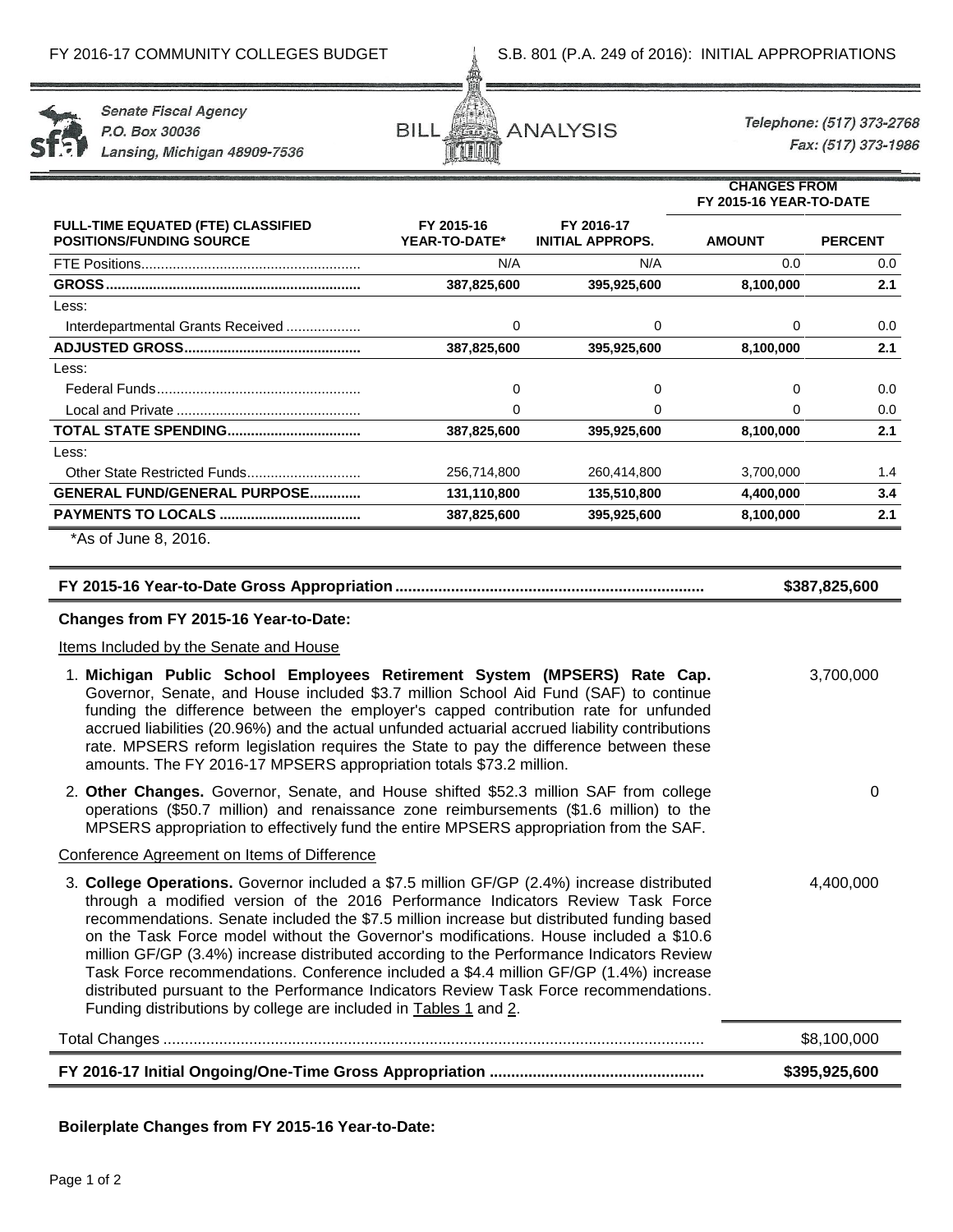# Items Included by the Senate and House

- 1. **Restored Provisions.** Senate and House restored the following sections that were deleted by the Governor: Anticipated appropriations for subsequent fiscal year (Sec. 201a); prohibits use of appropriations for construction or maintenance of self-liquidating projects and requires compliance with Section 238 of the Management and Budget Act and Joint Capital Outlay Subcommittee use and finance requirements – includes penalty for noncompliance (Sec. 208); prohibition on use of appropriations for purchase or lease of foreign automobiles (Sec. 227); and prohibition on disciplinary action against employee for communicating with a member of the Legislature or legislative staff (Sec. 228).
- 2. **Center for Educational Performance and Information (CEPI).** Governor, Senate, and House modified several sections based on CEPI assuming responsibility for the Community College Activities Classification Structure (ACS). (Secs. 203, 206, 217, 222, 225, and 226).
- 3. **Deleted Provisions.** Governor, Senate, and House eliminated the section that created the Performance Indicators Review Task Force. (Sec. 230a)

## Conference Agreement on Items of Difference

- 4. **Transparency**. Governor and House eliminated reporting of cost estimate for Affordable Health Care Act and provision authorizing State Budget Director to determine compliance with transparency requirements and the Budget Director's authority to withhold funds for noncompliance. Senate maintained current-year provisions. Conference concurred with Senate. (Sec. 209)
- 5. **Block Transfers.** Governor, Senate, and House replaced implementation language regarding the Michigan Transfer Agreement (Block Transfers/30 credits) with language requiring the Michigan Community College Association and the Michigan Association of State Universities to submit a progress report on implementation by March 1, 2017, that specifically includes a summary of implementation issues faced by the institutions and strategies being considered to remedy those issues, and an update on progress made on outstanding issues identified in the March 1, 2016, report. Senate and House added reporting requirement regarding improvements to articulation and credit transfer policies among and between all sectors of postsecondary education pursuant to requirements included informer section 210c (Block Transfers/60 credits). There are wording differences in how sections were amended between the Senate and House. Conference concurred with Senate. (Sec. 210b)
- 6. **Academic Program Partnerships**. Senate added new language added that requires the Michigan Community College Association, the Michigan Association of State Universities, and the Michigan Independent Colleges and Universities, on behalf of their member colleges and universities, to submit a comprehensive report detailing the number of academic program partnerships between public community colleges, public universities, and private colleges and universities. Conference concurred with the Senate. (Sec. 210e)
- 7. **Cost Containment/Efficiencies.** States legislative intent to encourage community college districts to evaluate and pursue efficiency and cost-containment measures that maximize State funding. Governor removed this section. Senate and House restored. Senate replaced legislative intent statement with general encouragement statement. Conference concurred with Senate. (Sec. 212)
- 8. **Indian Tuition Waivers.** Requires community colleges to report to the Workforce Development Agency (WDA) the number of North American Indian students enrolled, waivers granted, and the monetary value of the waivers. House changed reporting date from November 1 to February 15 and transferred the responsibility for the report from the WDA to the Department of Civil Rights. House required more specific information including waiver applications received, the number of students that withdrew, degree and certificate completions, and graduation data listed by level of certificate/degree. Conference concurred with House. (Sec. 223)
- 9. **Performance Indicators Task Force.** Delineates formula. Senate and House included formula as recommended by the 2016 Performance Indicators Review Task Force. Minor wording differences between Senate and House. Conference concurred with House. (Sec. 230)

Date Completed: 6-30-16 **Fiscal Analyst: Bill Bowerman**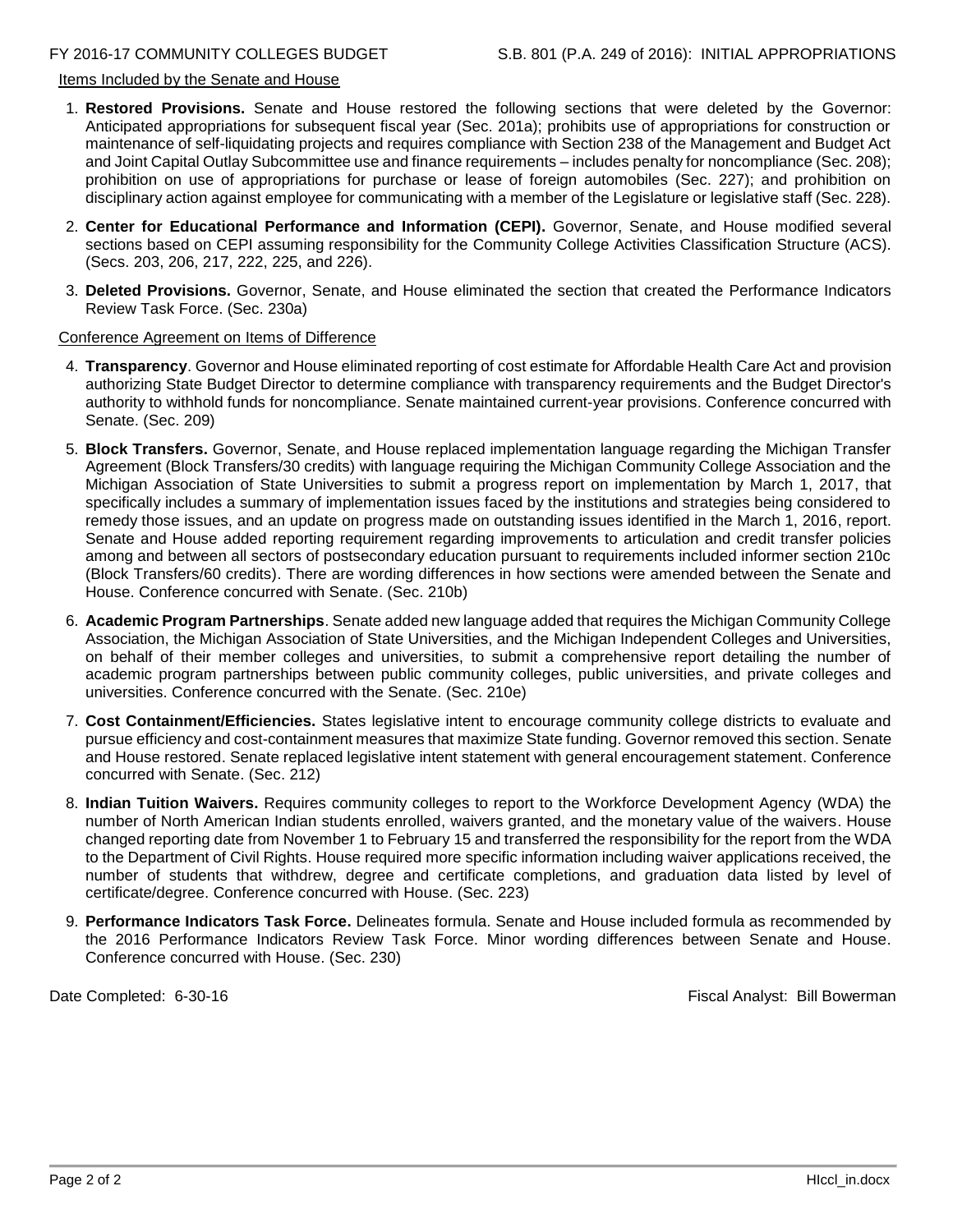|                                   |               |              | FY 2016-17 Governor's Recommendation |         | FY 2016-17 Senate |               |         | FY 2016-17 House | FY 2016-17 Initial Enacted Appropriation |         |             |               |         |
|-----------------------------------|---------------|--------------|--------------------------------------|---------|-------------------|---------------|---------|------------------|------------------------------------------|---------|-------------|---------------|---------|
|                                   | FY 2015-16    |              |                                      | Percent |                   |               | Percent |                  |                                          | Percent |             |               | Percent |
| College                           | Year-To-Date  | Adjustments  | Appropriation                        | Change  | Adjustments       | Appropriation | Change  | Adjustments      | Appropriation                            | Change  | Adjustments | Appropriation | Change  |
| Alpena                            | \$5,464,400   | \$162,700    | \$5,627,100                          | 3.0%    | 136,800           | \$5,601,200   | 2.5%    | \$193,200        | \$5,657,600                              | 3.5%    | \$80,300    | \$5,544,700   | 1.5%    |
| Bay de Noc                        | 5,490,200     | 100,900      | 5,591,100                            | 1.8%    | 120,500           | 5,610,700     | 2.2%    | 170,100          | 5,660,300                                | 3.1%    | 70,700      | 5,560,900     | 1.3%    |
| Delta                             | 14,704,000    | 348,400      | 15,052,400                           | 2.4%    | 347,200           | 15,051,200    | 2.4%    | 490,300          | 15,194,300                               | 3.3%    | 203,700     | 14,907,700    | 1.4%    |
| Glen Oaks                         | 2,551,100     | 45,600       | 2,596,700                            | 1.8%    | 61.100            | 2,612,200     | 2.4%    | 86,300           | 2,637,400                                | 3.4%    | 35,800      | 2,586,900     | 1.4%    |
| Gogebic                           | 4,509,900     | 117,000      | 4,626,900                            | 2.6%    | 115,700           | 4,625,600     | 2.6%    | 163,400          | 4,673,300                                | 3.6%    | 67,900      | 4,577,800     | 1.5%    |
| <b>Grand Rapids</b>               | 18,187,300    | 444,400      | 18,631,700                           | 2.4%    | 448,700           | 18,636,000    | 2.5%    | 633,600          | 18,820,900                               | 3.5%    | 263,200     | 18,450,500    | 1.4%    |
| Henry Ford                        | 21,893,300    | 454,200      | 22,347,500                           | 2.1%    | 481,900           | 22,375,200    | 2.2%    | 680,500          | 22,573,800                               | 3.1%    | 282,700     | 22,176,000    | 1.3%    |
| Jackson                           | 12,245,300    | 259,100      | 12,504,400                           | 2.1%    | 259,600           | 12,504,900    | 2.1%    | 366,500          | 12,611,800                               | 3.0%    | 152,300     | 12,397,600    | 1.2%    |
| Kalamazoo Valley                  | 12,689,400    | 326,300      | 13,015,700                           | 2.6%    | 314,500           | 13,003,900    | 2.5%    | 444,100          | 13,133,500                               | 3.5%    | 184,500     | 12,873,900    | 1.5%    |
| Kellogg                           | 9,950,100     | 209,700      | 10,159,800                           | 2.1%    | 234,200           | 10,184,300    | 2.4%    | 330,700          | 10,280,800                               | 3.3%    | 137,400     | 10,087,500    | 1.4%    |
| Kirtland                          | 3,221,500     | 81,800       | 3,303,300                            | 2.5%    | 82.600            | 3,304,100     | 2.6%    | 116,600          | 3,338,100                                | 3.6%    | 48,500      | 3,270,000     | 1.5%    |
| Lake Michigan                     | 5,417,700     | 147,900      | 5,565,600                            | 2.7%    | 127,900           | 5,545,600     | 2.4%    | 180,600          | 5,598,300                                | 3.3%    | 75,100      | 5,492,800     | 1.4%    |
| Lansing                           | 31,288,200    | 627,100      | 31,915,300                           | 2.0%    | 663,400           | 31,951,600    | 2.1%    | 936,800          | 32,225,000                               | 3.0%    | 389,100     | 31,677,300    | 1.2%    |
| Macomb                            | 33,239,500    | 660,700      | 33,900,200                           | 2.0%    | 754,100           | 33,993,600    | 2.3%    | 1,064,800        | 34,304,300                               | 3.2%    | 442,300     | 33,681,800    | 1.3%    |
| Mid Michigan                      | 4,757,700     | 159,600      | 4.917.300                            | 3.4%    | 130,100           | 4,887,800     | 2.7%    | 183,800          | 4,941,500                                | 3.9%    | 76.400      | 4,834,100     | 1.6%    |
| Monroe                            | 4,565,600     | 113,500      | 4,679,100                            | 2.5%    | 121,100           | 4,686,700     | 2.7%    | 171,100          | 4,736,700                                | 3.7%    | 71,100      | 4,636,700     | 1.6%    |
| Montcalm                          | 3,280,600     | 123,400      | 3,404,000                            | 3.8%    | 106,500           | 3,387,100     | 3.2%    | 150,400          | 3,431,000                                | 4.6%    | 62,500      | 3,343,100     | 1.9%    |
| Mott                              | 15,901,700    | 376,700      | 16,278,400                           | 2.4%    | 364,500           | 16,266,200    | 2.3%    | 514,700          | 16,416,400                               | 3.2%    | 213,800     | 16,115,500    | 1.3%    |
| Muskegon                          | 9,020,700     | 248,000      | 9,268,700                            | 2.7%    | 221,300           | 9,242,000     | 2.5%    | 312,600          | 9,333,300                                | 3.5%    | 129,900     | 9,150,600     | 1.4%    |
| North Central                     | 3,224,800     | 120,300      | 3,345,100                            | 3.7%    | 111,800           | 3,336,600     | 3.5%    | 157,800          | 3,382,600                                | 4.9%    | 65,600      | 3,290,400     | 2.0%    |
| Northwestern                      | 9,200,500     | 209,500      | 9,410,000                            | 2.3%    | 200,300           | 9,400,800     | 2.2%    | 282,800          | 9,483,300                                | 3.1%    | 117,500     | 9,318,000     | 1.3%    |
| Oakland                           | 21,429,400    | 548,800      | 21,978,200                           | 2.6%    | 582,200           | 22,011,600    | 2.7%    | 822,100          | 22,251,500                               | 3.8%    | 341,500     | 21,770,900    | 1.6%    |
| Schoolcraft                       | 12,706,400    | 351,400      | 13,057,800                           | 2.8%    | 345,900           | 13,052,300    | 2.7%    | 488,400          | 13,194,800                               | 3.8%    | 202,900     | 12,909,300    | 1.6%    |
| Southwestern                      | 6,657,600     | 116,000      | 6,773,600                            | 1.7%    | 127,600           | 6,785,200     | 1.9%    | 180,200          | 6,837,800                                | 2.7%    | 74,900      | 6,732,500     | 1.1%    |
| St. Clair                         | 7,158,000     | 179,100      | 7,337,100                            | 2.5%    | 172,600           | 7,330,600     | 2.4%    | 243,800          | 7,401,800                                | 3.4%    | 101,300     | 7,259,300     | 1.4%    |
| Washtenaw                         | 13,301,100    | 423,600      | 13,724,700                           | 3.2%    | 397,000           | 13,698,100    | 3.0%    | 560,600          | 13,861,700                               | 4.2%    | 232,900     | 13,534,000    | 1.8%    |
| <b>Wayne County</b>               | 16,989,800    | 463,000      | 17,452,800                           | 2.7%    | 416,600           | 17,406,400    | 2.5%    | 588,300          | 17,578,100                               | 3.5%    | 244,400     | 17,234,200    | 1.4%    |
| <b>West Shore</b>                 | 2,446,200     | 81,300       | 2,527,500                            | 3.3%    | 54,300            | 2,500,500     | 2.2%    | 76,600           | 2,522,800                                | 3.1%    | 31,800      | 2,478,000     | 1.3%    |
| <b>Subtotal Operations:</b>       | \$311,492,000 | \$7,500,000  | \$318,992,000                        | 2.4%    | \$7,500,000       | \$318,992,000 | 2.4%    | \$10,590,700     | \$322,082,700                            | 3.4%    | \$4,400,000 | \$315,892,000 | 1.4%    |
| <b>MPSERS Retiree Health Care</b> | 1,733,600     | $\Omega$     | 1.733.600                            | 0.0%    | $\Omega$          | 1,733,600     | 0.0%    | $\mathbf 0$      | 1,733,600                                | 0.0%    | $\mathbf 0$ | 1,733,600     | 0.0%    |
| <b>MPSERS Reform Costs</b>        | 69,500,000    | 3,700,000    | 73.200.000                           | 5.3%    | 3,700,000         | 73,200,000    | 5.3%    | 3,700,000        | 73,200,000                               | 5.3%    | 3,700,000   | 73,200,000    | 5.3%    |
| Renaissance Zone Reimbursements   | 5,100,000     | $\Omega$     | 5,100,000                            | 0.0%    | $\Omega$          | 5,100,000     | 0.0%    | $\mathbf 0$      | 5,100,000                                | 0.0%    | $\Omega$    | 5,100,000     | 0.0%    |
|                                   |               |              |                                      |         |                   |               |         |                  |                                          |         |             |               |         |
| <b>Total Appropriations:</b>      | \$387,825,600 | \$11,200,000 | \$399,025,600                        | 2.9%    | \$11,200,000      | \$399,025,600 | 2.9%    | \$14,290,700     | \$402,116,300                            | 3.7%    | \$8,100,000 | \$395,925,600 | 2.1%    |
| State School Aid Fund             | 256,714,800   | 3,700,000    | 260.414.800                          | 1.4%    | 3.700.000         | 260,414,800   | 1.4%    | \$3,700,000      | 260,414,800                              | 1.4%    | 3.700.000   | 260,414,800   | 1.4%    |
| GF/GP                             | \$131,110,800 | \$7,500,000  | \$138,610,800                        | 5.7%    | \$7,500,000       | \$138,610,800 | 5.7%    | \$10,590,700     | \$141,701,500                            | 8.1%    | \$4,400,000 | \$135,510,800 | 3.4%    |

# **Table 1: FY 2016-17 Community College Appropriation**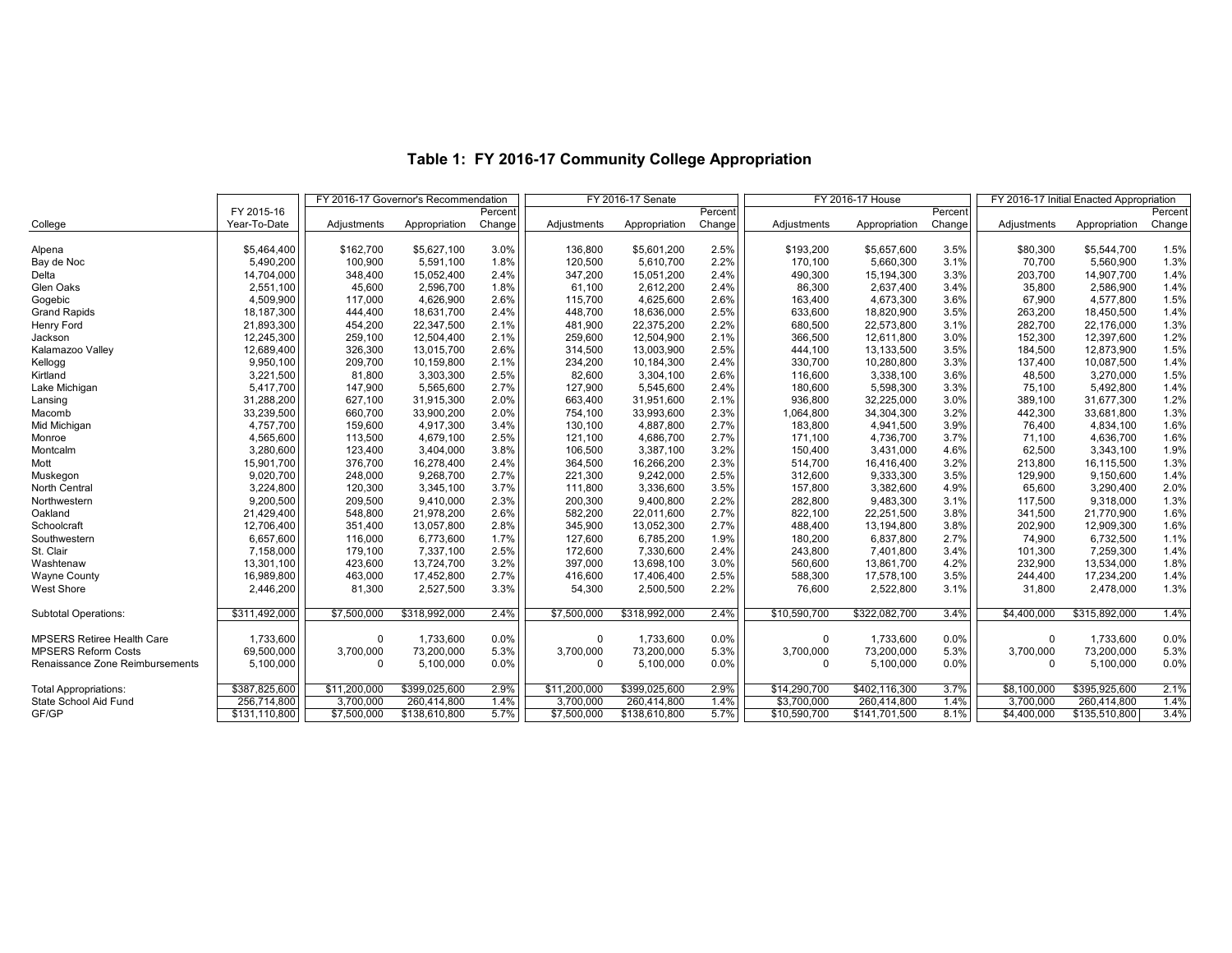| 30.%<br>10.0% Performance 10.0% Performance<br>10.0% Performance<br>FY 2016-17<br>FY 2015-16<br>FY 2015-16<br>30.0%<br>5.0% Administrative<br>5.0% Local<br>Total<br>Non-Formula<br>Percent<br>Total<br>Enacted<br>Year-To-Date<br>Sustainability <sup>*</sup><br>Contact Hours<br>Costs<br>Strategic Value<br>Formula Distribution<br>Completion #<br><b>Completion Rate</b><br>Adiustments*<br>Adiustments<br>Initial Appropriation<br>Improvement<br>Change<br>23,971<br>1.5%<br>Alpena<br>\$5,464,400<br>\$5,464,400<br>23,156<br>4,860<br>6,175<br>11,415<br>6,820<br>3,859<br>\$80,300<br>\$80,300<br>\$5,544,700<br>6,204<br>Bay de Noc<br>5,490,200<br>23,266<br>6,029<br>12,231<br>13,909<br>5,153<br>3,878<br>70,700<br>70,700<br>5,560,900<br>1.3%<br>5,490,200<br>Delta<br>62,311<br>16,678<br>203,700<br>203,700<br>14,704,000<br>14,704,000<br>29,868<br>58,152<br>9,689<br>10,385<br>14,907,700<br>1.4%<br>16,616<br>Glen Oaks<br>2,883<br>7,442<br>202<br>35,800<br>10,811<br>3,747<br>1,802<br>35,800<br>2,586,900<br>1.4%<br>2,551,100<br>2,551,100<br>8,949<br>8,692<br>67,900<br>67,900<br>4,509,900<br>4,509,900<br>19,111<br>15,019<br>3,230<br>13,106<br>5,556<br>3,185<br>4,577,800<br>1.5%<br>77,072<br>25,309<br>22,562<br>94,895<br>9,989<br>263,200<br>263,200<br>18,187,300<br>18,187,300<br>20,552<br>12,845<br>18,450,500<br>1.4%<br>92,777<br>282,700<br>1.3%<br>21,893,300<br>21,893,300<br>26,411<br>20,516<br>30,819<br>86,365<br>10,351<br>282,700<br>22,176,000<br>15,463<br>51,892<br>14,742<br>34,843<br>8,293<br>152,300<br>152,300<br>12,397,600<br>1.2%<br>12,245,300<br>12,245,300<br>13,731<br>20,138<br>8,649<br>53,773<br>184,500<br>12,689,400<br>12,689,400<br>14,340<br>17,815<br>20,454<br>58,272<br>10,887<br>8,962<br>184,500<br>12,873,900<br>1.5%<br>42,165<br>11,244<br>36,647<br>10,398<br>7,028<br>137,400<br>137,400<br>1.4%<br>9,950,100<br>9,950,100<br>12,837<br>17,090<br>10,087,500<br>13,652<br>48,500<br>3,221,500<br>3,221,500<br>3,640<br>4,798<br>12,640<br>7,814<br>2,275<br>48,500<br>3,270,000<br>1.5%<br>3,640<br>22,958<br>6,304<br>75,100<br>5,417,700<br>5,417,700<br>5,660<br>6,122<br>24,303<br>5,879<br>3,826<br>75,100<br>5,492,800<br>1.4%<br>132,589<br>31,288,200<br>31,288,200<br>35,357<br>41,122<br>41,281<br>106,144<br>10,612<br>22,098<br>389,100<br>389,100<br>31,677,300<br>1.2%<br>140,858<br>37,562<br>43,227<br>142,984<br>10,805<br>442,300<br>442,300<br>1.3%<br>33,239,500<br>33,239,500<br>43,449<br>23,476<br>33,681,800<br>6,757<br>4,757,700<br>20,162<br>24,825<br>6,220<br>76,400<br>76,400<br>1.6%<br>4,757,700<br>9,650<br>5,376<br>3,360<br>4.834.100<br>19,348<br>5,159<br>21,675<br>9,787<br>71,100<br>4,565,600<br>4,565,600<br>6,718<br>5,159<br>3,225<br>71,100<br>4,636,700<br>1.6%<br>13,902<br>3,280,600<br>13,469<br>4,363<br>10,809<br>7.612<br>62,500<br>62,500<br>1.9%<br>3,280,600<br>10,026<br>2.317<br>3,343,100<br>67,386<br>64,770<br>15,901,700<br>15,901,700<br>21,448<br>21,735<br>17,970<br>9,309<br>213,800<br>213,800<br>16,115,500<br>1.3%<br>11,231<br>38,227<br>27,428<br>29,152<br>9,020,700<br>9,020,700<br>7,702<br>10,194<br>10,779<br>6,371<br>129,900<br>129,900<br>9,150,600<br>1.4%<br>3,224,800<br>13,666<br>12,004<br>13,681<br>9,071<br>65,600<br>65,600<br>3.224.800<br>4,645<br>10,232<br>2,278<br>3.290.400<br>2.0%<br>38,989<br>29,632<br>117,500<br>117,500<br>9,200,500<br>9,200,500<br>13,243<br>10,117<br>10,397<br>8,604<br>6,498<br>9,318,000<br>1.3%<br>90,811<br>341,500<br>341,500<br>21,429,400<br>21,429,400<br>24,216<br>35,093<br>24,216<br>145,013<br>7,045<br>15,135<br>21,770,900<br>1.6%<br>53,846<br>15,218<br>70,798<br>202,900<br>202,900<br>1.6%<br>12,706,400<br>12,706,400<br>23,832<br>20,777<br>9,467<br>8,974<br>12,909,300<br>7,523<br>17,962<br>6,657,600<br>6,657,600<br>28,213<br>5,249<br>3,714<br>4,702<br>74,900<br>74,900<br>6,732,500<br>1.1%<br>7,523<br>30,333<br>101,300<br>7,158,000<br>7,158,000<br>8,462<br>8,427<br>14,678<br>27,373<br>6,945<br>5,056<br>101,300<br>7,259,300<br>1.4%<br>56,366<br>76,882<br>19,040<br>232,900<br>232,900<br>13,534,000<br>1.8%<br>13,301,100<br>13,301,100<br>40,843<br>20,865<br>9,510<br>9,394<br>71,997<br>16,989,800<br>16,989,800<br>22,017<br>29,014<br>19,199<br>82,516<br>7,680<br>244,400<br>244,400<br>17,234,200<br>1.4%<br>12,000<br>4,350<br><b>West Shore</b><br>2,446,200<br>10,366<br>2,611<br>2.764<br>8,211<br>1,808<br>1,728<br>31,800<br>31,800<br>2,478,000<br>1.3%<br>2,446,200<br>\$311,492,000<br>\$439,998<br>\$220,000<br>$\overline{50}$<br>\$315,892,000<br>1.4%<br>\$311,492,000<br>\$1,320,003<br>\$440,001<br>\$439,998<br>\$1,320,002<br>\$219,999<br>\$4,400,000<br>\$4,400,000<br><b>Subtotal Operations:</b><br>1,733,600<br>1,733,600<br>1,733,600<br>0.0%<br><b>MPSERS Retiree Health Care</b><br>69,500,000<br>3,700,000<br>3,700,000<br><b>MPSERS Reform Costs</b><br>69,500,000<br>73,200,000<br>5.3%<br>5,100,000<br>5,100,000<br>5,100,000<br>0.0%<br>\$387,825,600<br>\$387,825,600<br>\$1,320,003<br>\$439,998<br>\$439,998<br>\$219,999<br>\$3,700,000<br>\$8,100,000<br>\$395,925,600<br>2.1%<br><b>Total Appropriations:</b><br>\$440,001<br>\$1,320,002<br>\$220,000<br>\$4,400,000<br>256.714.800<br>256.714.800<br>3,700,000<br>3.700.000<br>\$260.414.800<br>1.4%<br>State School Aid Fund<br>$\Omega$<br>GF/GP<br>\$131,110,800<br>\$1,320,003<br>\$439,998<br>\$440,001<br>\$439,998<br>\$1,320,002<br>\$219,999<br>\$220,000<br>\$4,400,000<br>\$0 <br>\$4,400,000<br>3.4%<br>\$131,110,800<br>\$135,510,800 |                                 |  |  |  | FY 2016-17 Adjustments |  |  |  |
|--------------------------------------------------------------------------------------------------------------------------------------------------------------------------------------------------------------------------------------------------------------------------------------------------------------------------------------------------------------------------------------------------------------------------------------------------------------------------------------------------------------------------------------------------------------------------------------------------------------------------------------------------------------------------------------------------------------------------------------------------------------------------------------------------------------------------------------------------------------------------------------------------------------------------------------------------------------------------------------------------------------------------------------------------------------------------------------------------------------------------------------------------------------------------------------------------------------------------------------------------------------------------------------------------------------------------------------------------------------------------------------------------------------------------------------------------------------------------------------------------------------------------------------------------------------------------------------------------------------------------------------------------------------------------------------------------------------------------------------------------------------------------------------------------------------------------------------------------------------------------------------------------------------------------------------------------------------------------------------------------------------------------------------------------------------------------------------------------------------------------------------------------------------------------------------------------------------------------------------------------------------------------------------------------------------------------------------------------------------------------------------------------------------------------------------------------------------------------------------------------------------------------------------------------------------------------------------------------------------------------------------------------------------------------------------------------------------------------------------------------------------------------------------------------------------------------------------------------------------------------------------------------------------------------------------------------------------------------------------------------------------------------------------------------------------------------------------------------------------------------------------------------------------------------------------------------------------------------------------------------------------------------------------------------------------------------------------------------------------------------------------------------------------------------------------------------------------------------------------------------------------------------------------------------------------------------------------------------------------------------------------------------------------------------------------------------------------------------------------------------------------------------------------------------------------------------------------------------------------------------------------------------------------------------------------------------------------------------------------------------------------------------------------------------------------------------------------------------------------------------------------------------------------------------------------------------------------------------------------------------------------------------------------------------------------------------------------------------------------------------------------------------------------------------------------------------------------------------------------------------------------------------------------------------------------------------------------------------------------------------------------------------------------------------------------------------------------------------------------------------------------------------------------------------------------------------------------------------------------------------------------------------------------------------------------------------------------------------------------------------------------------------------------------------------------------------------------------------------------------------------------------------------------------------------------------------------------------------------------------------------------------------------------------------------------------------------------------------------------------------------------------------------------------------------------------------------------------------------------------------------------------------------------------------------------------------------------------------|---------------------------------|--|--|--|------------------------|--|--|--|
|                                                                                                                                                                                                                                                                                                                                                                                                                                                                                                                                                                                                                                                                                                                                                                                                                                                                                                                                                                                                                                                                                                                                                                                                                                                                                                                                                                                                                                                                                                                                                                                                                                                                                                                                                                                                                                                                                                                                                                                                                                                                                                                                                                                                                                                                                                                                                                                                                                                                                                                                                                                                                                                                                                                                                                                                                                                                                                                                                                                                                                                                                                                                                                                                                                                                                                                                                                                                                                                                                                                                                                                                                                                                                                                                                                                                                                                                                                                                                                                                                                                                                                                                                                                                                                                                                                                                                                                                                                                                                                                                                                                                                                                                                                                                                                                                                                                                                                                                                                                                                                                                                                                                                                                                                                                                                                                                                                                                                                                                                                                                                                                                  |                                 |  |  |  |                        |  |  |  |
|                                                                                                                                                                                                                                                                                                                                                                                                                                                                                                                                                                                                                                                                                                                                                                                                                                                                                                                                                                                                                                                                                                                                                                                                                                                                                                                                                                                                                                                                                                                                                                                                                                                                                                                                                                                                                                                                                                                                                                                                                                                                                                                                                                                                                                                                                                                                                                                                                                                                                                                                                                                                                                                                                                                                                                                                                                                                                                                                                                                                                                                                                                                                                                                                                                                                                                                                                                                                                                                                                                                                                                                                                                                                                                                                                                                                                                                                                                                                                                                                                                                                                                                                                                                                                                                                                                                                                                                                                                                                                                                                                                                                                                                                                                                                                                                                                                                                                                                                                                                                                                                                                                                                                                                                                                                                                                                                                                                                                                                                                                                                                                                                  | College                         |  |  |  |                        |  |  |  |
|                                                                                                                                                                                                                                                                                                                                                                                                                                                                                                                                                                                                                                                                                                                                                                                                                                                                                                                                                                                                                                                                                                                                                                                                                                                                                                                                                                                                                                                                                                                                                                                                                                                                                                                                                                                                                                                                                                                                                                                                                                                                                                                                                                                                                                                                                                                                                                                                                                                                                                                                                                                                                                                                                                                                                                                                                                                                                                                                                                                                                                                                                                                                                                                                                                                                                                                                                                                                                                                                                                                                                                                                                                                                                                                                                                                                                                                                                                                                                                                                                                                                                                                                                                                                                                                                                                                                                                                                                                                                                                                                                                                                                                                                                                                                                                                                                                                                                                                                                                                                                                                                                                                                                                                                                                                                                                                                                                                                                                                                                                                                                                                                  |                                 |  |  |  |                        |  |  |  |
|                                                                                                                                                                                                                                                                                                                                                                                                                                                                                                                                                                                                                                                                                                                                                                                                                                                                                                                                                                                                                                                                                                                                                                                                                                                                                                                                                                                                                                                                                                                                                                                                                                                                                                                                                                                                                                                                                                                                                                                                                                                                                                                                                                                                                                                                                                                                                                                                                                                                                                                                                                                                                                                                                                                                                                                                                                                                                                                                                                                                                                                                                                                                                                                                                                                                                                                                                                                                                                                                                                                                                                                                                                                                                                                                                                                                                                                                                                                                                                                                                                                                                                                                                                                                                                                                                                                                                                                                                                                                                                                                                                                                                                                                                                                                                                                                                                                                                                                                                                                                                                                                                                                                                                                                                                                                                                                                                                                                                                                                                                                                                                                                  |                                 |  |  |  |                        |  |  |  |
|                                                                                                                                                                                                                                                                                                                                                                                                                                                                                                                                                                                                                                                                                                                                                                                                                                                                                                                                                                                                                                                                                                                                                                                                                                                                                                                                                                                                                                                                                                                                                                                                                                                                                                                                                                                                                                                                                                                                                                                                                                                                                                                                                                                                                                                                                                                                                                                                                                                                                                                                                                                                                                                                                                                                                                                                                                                                                                                                                                                                                                                                                                                                                                                                                                                                                                                                                                                                                                                                                                                                                                                                                                                                                                                                                                                                                                                                                                                                                                                                                                                                                                                                                                                                                                                                                                                                                                                                                                                                                                                                                                                                                                                                                                                                                                                                                                                                                                                                                                                                                                                                                                                                                                                                                                                                                                                                                                                                                                                                                                                                                                                                  |                                 |  |  |  |                        |  |  |  |
|                                                                                                                                                                                                                                                                                                                                                                                                                                                                                                                                                                                                                                                                                                                                                                                                                                                                                                                                                                                                                                                                                                                                                                                                                                                                                                                                                                                                                                                                                                                                                                                                                                                                                                                                                                                                                                                                                                                                                                                                                                                                                                                                                                                                                                                                                                                                                                                                                                                                                                                                                                                                                                                                                                                                                                                                                                                                                                                                                                                                                                                                                                                                                                                                                                                                                                                                                                                                                                                                                                                                                                                                                                                                                                                                                                                                                                                                                                                                                                                                                                                                                                                                                                                                                                                                                                                                                                                                                                                                                                                                                                                                                                                                                                                                                                                                                                                                                                                                                                                                                                                                                                                                                                                                                                                                                                                                                                                                                                                                                                                                                                                                  |                                 |  |  |  |                        |  |  |  |
|                                                                                                                                                                                                                                                                                                                                                                                                                                                                                                                                                                                                                                                                                                                                                                                                                                                                                                                                                                                                                                                                                                                                                                                                                                                                                                                                                                                                                                                                                                                                                                                                                                                                                                                                                                                                                                                                                                                                                                                                                                                                                                                                                                                                                                                                                                                                                                                                                                                                                                                                                                                                                                                                                                                                                                                                                                                                                                                                                                                                                                                                                                                                                                                                                                                                                                                                                                                                                                                                                                                                                                                                                                                                                                                                                                                                                                                                                                                                                                                                                                                                                                                                                                                                                                                                                                                                                                                                                                                                                                                                                                                                                                                                                                                                                                                                                                                                                                                                                                                                                                                                                                                                                                                                                                                                                                                                                                                                                                                                                                                                                                                                  |                                 |  |  |  |                        |  |  |  |
|                                                                                                                                                                                                                                                                                                                                                                                                                                                                                                                                                                                                                                                                                                                                                                                                                                                                                                                                                                                                                                                                                                                                                                                                                                                                                                                                                                                                                                                                                                                                                                                                                                                                                                                                                                                                                                                                                                                                                                                                                                                                                                                                                                                                                                                                                                                                                                                                                                                                                                                                                                                                                                                                                                                                                                                                                                                                                                                                                                                                                                                                                                                                                                                                                                                                                                                                                                                                                                                                                                                                                                                                                                                                                                                                                                                                                                                                                                                                                                                                                                                                                                                                                                                                                                                                                                                                                                                                                                                                                                                                                                                                                                                                                                                                                                                                                                                                                                                                                                                                                                                                                                                                                                                                                                                                                                                                                                                                                                                                                                                                                                                                  | Gogebic                         |  |  |  |                        |  |  |  |
|                                                                                                                                                                                                                                                                                                                                                                                                                                                                                                                                                                                                                                                                                                                                                                                                                                                                                                                                                                                                                                                                                                                                                                                                                                                                                                                                                                                                                                                                                                                                                                                                                                                                                                                                                                                                                                                                                                                                                                                                                                                                                                                                                                                                                                                                                                                                                                                                                                                                                                                                                                                                                                                                                                                                                                                                                                                                                                                                                                                                                                                                                                                                                                                                                                                                                                                                                                                                                                                                                                                                                                                                                                                                                                                                                                                                                                                                                                                                                                                                                                                                                                                                                                                                                                                                                                                                                                                                                                                                                                                                                                                                                                                                                                                                                                                                                                                                                                                                                                                                                                                                                                                                                                                                                                                                                                                                                                                                                                                                                                                                                                                                  | <b>Grand Rapids</b>             |  |  |  |                        |  |  |  |
|                                                                                                                                                                                                                                                                                                                                                                                                                                                                                                                                                                                                                                                                                                                                                                                                                                                                                                                                                                                                                                                                                                                                                                                                                                                                                                                                                                                                                                                                                                                                                                                                                                                                                                                                                                                                                                                                                                                                                                                                                                                                                                                                                                                                                                                                                                                                                                                                                                                                                                                                                                                                                                                                                                                                                                                                                                                                                                                                                                                                                                                                                                                                                                                                                                                                                                                                                                                                                                                                                                                                                                                                                                                                                                                                                                                                                                                                                                                                                                                                                                                                                                                                                                                                                                                                                                                                                                                                                                                                                                                                                                                                                                                                                                                                                                                                                                                                                                                                                                                                                                                                                                                                                                                                                                                                                                                                                                                                                                                                                                                                                                                                  | Henry Ford                      |  |  |  |                        |  |  |  |
|                                                                                                                                                                                                                                                                                                                                                                                                                                                                                                                                                                                                                                                                                                                                                                                                                                                                                                                                                                                                                                                                                                                                                                                                                                                                                                                                                                                                                                                                                                                                                                                                                                                                                                                                                                                                                                                                                                                                                                                                                                                                                                                                                                                                                                                                                                                                                                                                                                                                                                                                                                                                                                                                                                                                                                                                                                                                                                                                                                                                                                                                                                                                                                                                                                                                                                                                                                                                                                                                                                                                                                                                                                                                                                                                                                                                                                                                                                                                                                                                                                                                                                                                                                                                                                                                                                                                                                                                                                                                                                                                                                                                                                                                                                                                                                                                                                                                                                                                                                                                                                                                                                                                                                                                                                                                                                                                                                                                                                                                                                                                                                                                  | Jackson                         |  |  |  |                        |  |  |  |
|                                                                                                                                                                                                                                                                                                                                                                                                                                                                                                                                                                                                                                                                                                                                                                                                                                                                                                                                                                                                                                                                                                                                                                                                                                                                                                                                                                                                                                                                                                                                                                                                                                                                                                                                                                                                                                                                                                                                                                                                                                                                                                                                                                                                                                                                                                                                                                                                                                                                                                                                                                                                                                                                                                                                                                                                                                                                                                                                                                                                                                                                                                                                                                                                                                                                                                                                                                                                                                                                                                                                                                                                                                                                                                                                                                                                                                                                                                                                                                                                                                                                                                                                                                                                                                                                                                                                                                                                                                                                                                                                                                                                                                                                                                                                                                                                                                                                                                                                                                                                                                                                                                                                                                                                                                                                                                                                                                                                                                                                                                                                                                                                  | Kalamazoo Valley                |  |  |  |                        |  |  |  |
|                                                                                                                                                                                                                                                                                                                                                                                                                                                                                                                                                                                                                                                                                                                                                                                                                                                                                                                                                                                                                                                                                                                                                                                                                                                                                                                                                                                                                                                                                                                                                                                                                                                                                                                                                                                                                                                                                                                                                                                                                                                                                                                                                                                                                                                                                                                                                                                                                                                                                                                                                                                                                                                                                                                                                                                                                                                                                                                                                                                                                                                                                                                                                                                                                                                                                                                                                                                                                                                                                                                                                                                                                                                                                                                                                                                                                                                                                                                                                                                                                                                                                                                                                                                                                                                                                                                                                                                                                                                                                                                                                                                                                                                                                                                                                                                                                                                                                                                                                                                                                                                                                                                                                                                                                                                                                                                                                                                                                                                                                                                                                                                                  | Kellogg                         |  |  |  |                        |  |  |  |
|                                                                                                                                                                                                                                                                                                                                                                                                                                                                                                                                                                                                                                                                                                                                                                                                                                                                                                                                                                                                                                                                                                                                                                                                                                                                                                                                                                                                                                                                                                                                                                                                                                                                                                                                                                                                                                                                                                                                                                                                                                                                                                                                                                                                                                                                                                                                                                                                                                                                                                                                                                                                                                                                                                                                                                                                                                                                                                                                                                                                                                                                                                                                                                                                                                                                                                                                                                                                                                                                                                                                                                                                                                                                                                                                                                                                                                                                                                                                                                                                                                                                                                                                                                                                                                                                                                                                                                                                                                                                                                                                                                                                                                                                                                                                                                                                                                                                                                                                                                                                                                                                                                                                                                                                                                                                                                                                                                                                                                                                                                                                                                                                  | Kirtland                        |  |  |  |                        |  |  |  |
|                                                                                                                                                                                                                                                                                                                                                                                                                                                                                                                                                                                                                                                                                                                                                                                                                                                                                                                                                                                                                                                                                                                                                                                                                                                                                                                                                                                                                                                                                                                                                                                                                                                                                                                                                                                                                                                                                                                                                                                                                                                                                                                                                                                                                                                                                                                                                                                                                                                                                                                                                                                                                                                                                                                                                                                                                                                                                                                                                                                                                                                                                                                                                                                                                                                                                                                                                                                                                                                                                                                                                                                                                                                                                                                                                                                                                                                                                                                                                                                                                                                                                                                                                                                                                                                                                                                                                                                                                                                                                                                                                                                                                                                                                                                                                                                                                                                                                                                                                                                                                                                                                                                                                                                                                                                                                                                                                                                                                                                                                                                                                                                                  | Lake Michigan                   |  |  |  |                        |  |  |  |
|                                                                                                                                                                                                                                                                                                                                                                                                                                                                                                                                                                                                                                                                                                                                                                                                                                                                                                                                                                                                                                                                                                                                                                                                                                                                                                                                                                                                                                                                                                                                                                                                                                                                                                                                                                                                                                                                                                                                                                                                                                                                                                                                                                                                                                                                                                                                                                                                                                                                                                                                                                                                                                                                                                                                                                                                                                                                                                                                                                                                                                                                                                                                                                                                                                                                                                                                                                                                                                                                                                                                                                                                                                                                                                                                                                                                                                                                                                                                                                                                                                                                                                                                                                                                                                                                                                                                                                                                                                                                                                                                                                                                                                                                                                                                                                                                                                                                                                                                                                                                                                                                                                                                                                                                                                                                                                                                                                                                                                                                                                                                                                                                  | Lansing                         |  |  |  |                        |  |  |  |
|                                                                                                                                                                                                                                                                                                                                                                                                                                                                                                                                                                                                                                                                                                                                                                                                                                                                                                                                                                                                                                                                                                                                                                                                                                                                                                                                                                                                                                                                                                                                                                                                                                                                                                                                                                                                                                                                                                                                                                                                                                                                                                                                                                                                                                                                                                                                                                                                                                                                                                                                                                                                                                                                                                                                                                                                                                                                                                                                                                                                                                                                                                                                                                                                                                                                                                                                                                                                                                                                                                                                                                                                                                                                                                                                                                                                                                                                                                                                                                                                                                                                                                                                                                                                                                                                                                                                                                                                                                                                                                                                                                                                                                                                                                                                                                                                                                                                                                                                                                                                                                                                                                                                                                                                                                                                                                                                                                                                                                                                                                                                                                                                  | Macomb                          |  |  |  |                        |  |  |  |
|                                                                                                                                                                                                                                                                                                                                                                                                                                                                                                                                                                                                                                                                                                                                                                                                                                                                                                                                                                                                                                                                                                                                                                                                                                                                                                                                                                                                                                                                                                                                                                                                                                                                                                                                                                                                                                                                                                                                                                                                                                                                                                                                                                                                                                                                                                                                                                                                                                                                                                                                                                                                                                                                                                                                                                                                                                                                                                                                                                                                                                                                                                                                                                                                                                                                                                                                                                                                                                                                                                                                                                                                                                                                                                                                                                                                                                                                                                                                                                                                                                                                                                                                                                                                                                                                                                                                                                                                                                                                                                                                                                                                                                                                                                                                                                                                                                                                                                                                                                                                                                                                                                                                                                                                                                                                                                                                                                                                                                                                                                                                                                                                  | Mid Michigan                    |  |  |  |                        |  |  |  |
|                                                                                                                                                                                                                                                                                                                                                                                                                                                                                                                                                                                                                                                                                                                                                                                                                                                                                                                                                                                                                                                                                                                                                                                                                                                                                                                                                                                                                                                                                                                                                                                                                                                                                                                                                                                                                                                                                                                                                                                                                                                                                                                                                                                                                                                                                                                                                                                                                                                                                                                                                                                                                                                                                                                                                                                                                                                                                                                                                                                                                                                                                                                                                                                                                                                                                                                                                                                                                                                                                                                                                                                                                                                                                                                                                                                                                                                                                                                                                                                                                                                                                                                                                                                                                                                                                                                                                                                                                                                                                                                                                                                                                                                                                                                                                                                                                                                                                                                                                                                                                                                                                                                                                                                                                                                                                                                                                                                                                                                                                                                                                                                                  | Monroe                          |  |  |  |                        |  |  |  |
|                                                                                                                                                                                                                                                                                                                                                                                                                                                                                                                                                                                                                                                                                                                                                                                                                                                                                                                                                                                                                                                                                                                                                                                                                                                                                                                                                                                                                                                                                                                                                                                                                                                                                                                                                                                                                                                                                                                                                                                                                                                                                                                                                                                                                                                                                                                                                                                                                                                                                                                                                                                                                                                                                                                                                                                                                                                                                                                                                                                                                                                                                                                                                                                                                                                                                                                                                                                                                                                                                                                                                                                                                                                                                                                                                                                                                                                                                                                                                                                                                                                                                                                                                                                                                                                                                                                                                                                                                                                                                                                                                                                                                                                                                                                                                                                                                                                                                                                                                                                                                                                                                                                                                                                                                                                                                                                                                                                                                                                                                                                                                                                                  | Montcalm                        |  |  |  |                        |  |  |  |
|                                                                                                                                                                                                                                                                                                                                                                                                                                                                                                                                                                                                                                                                                                                                                                                                                                                                                                                                                                                                                                                                                                                                                                                                                                                                                                                                                                                                                                                                                                                                                                                                                                                                                                                                                                                                                                                                                                                                                                                                                                                                                                                                                                                                                                                                                                                                                                                                                                                                                                                                                                                                                                                                                                                                                                                                                                                                                                                                                                                                                                                                                                                                                                                                                                                                                                                                                                                                                                                                                                                                                                                                                                                                                                                                                                                                                                                                                                                                                                                                                                                                                                                                                                                                                                                                                                                                                                                                                                                                                                                                                                                                                                                                                                                                                                                                                                                                                                                                                                                                                                                                                                                                                                                                                                                                                                                                                                                                                                                                                                                                                                                                  | Mott                            |  |  |  |                        |  |  |  |
|                                                                                                                                                                                                                                                                                                                                                                                                                                                                                                                                                                                                                                                                                                                                                                                                                                                                                                                                                                                                                                                                                                                                                                                                                                                                                                                                                                                                                                                                                                                                                                                                                                                                                                                                                                                                                                                                                                                                                                                                                                                                                                                                                                                                                                                                                                                                                                                                                                                                                                                                                                                                                                                                                                                                                                                                                                                                                                                                                                                                                                                                                                                                                                                                                                                                                                                                                                                                                                                                                                                                                                                                                                                                                                                                                                                                                                                                                                                                                                                                                                                                                                                                                                                                                                                                                                                                                                                                                                                                                                                                                                                                                                                                                                                                                                                                                                                                                                                                                                                                                                                                                                                                                                                                                                                                                                                                                                                                                                                                                                                                                                                                  | Muskegon                        |  |  |  |                        |  |  |  |
|                                                                                                                                                                                                                                                                                                                                                                                                                                                                                                                                                                                                                                                                                                                                                                                                                                                                                                                                                                                                                                                                                                                                                                                                                                                                                                                                                                                                                                                                                                                                                                                                                                                                                                                                                                                                                                                                                                                                                                                                                                                                                                                                                                                                                                                                                                                                                                                                                                                                                                                                                                                                                                                                                                                                                                                                                                                                                                                                                                                                                                                                                                                                                                                                                                                                                                                                                                                                                                                                                                                                                                                                                                                                                                                                                                                                                                                                                                                                                                                                                                                                                                                                                                                                                                                                                                                                                                                                                                                                                                                                                                                                                                                                                                                                                                                                                                                                                                                                                                                                                                                                                                                                                                                                                                                                                                                                                                                                                                                                                                                                                                                                  | North Central                   |  |  |  |                        |  |  |  |
|                                                                                                                                                                                                                                                                                                                                                                                                                                                                                                                                                                                                                                                                                                                                                                                                                                                                                                                                                                                                                                                                                                                                                                                                                                                                                                                                                                                                                                                                                                                                                                                                                                                                                                                                                                                                                                                                                                                                                                                                                                                                                                                                                                                                                                                                                                                                                                                                                                                                                                                                                                                                                                                                                                                                                                                                                                                                                                                                                                                                                                                                                                                                                                                                                                                                                                                                                                                                                                                                                                                                                                                                                                                                                                                                                                                                                                                                                                                                                                                                                                                                                                                                                                                                                                                                                                                                                                                                                                                                                                                                                                                                                                                                                                                                                                                                                                                                                                                                                                                                                                                                                                                                                                                                                                                                                                                                                                                                                                                                                                                                                                                                  | Northwestern                    |  |  |  |                        |  |  |  |
|                                                                                                                                                                                                                                                                                                                                                                                                                                                                                                                                                                                                                                                                                                                                                                                                                                                                                                                                                                                                                                                                                                                                                                                                                                                                                                                                                                                                                                                                                                                                                                                                                                                                                                                                                                                                                                                                                                                                                                                                                                                                                                                                                                                                                                                                                                                                                                                                                                                                                                                                                                                                                                                                                                                                                                                                                                                                                                                                                                                                                                                                                                                                                                                                                                                                                                                                                                                                                                                                                                                                                                                                                                                                                                                                                                                                                                                                                                                                                                                                                                                                                                                                                                                                                                                                                                                                                                                                                                                                                                                                                                                                                                                                                                                                                                                                                                                                                                                                                                                                                                                                                                                                                                                                                                                                                                                                                                                                                                                                                                                                                                                                  | Oakland                         |  |  |  |                        |  |  |  |
|                                                                                                                                                                                                                                                                                                                                                                                                                                                                                                                                                                                                                                                                                                                                                                                                                                                                                                                                                                                                                                                                                                                                                                                                                                                                                                                                                                                                                                                                                                                                                                                                                                                                                                                                                                                                                                                                                                                                                                                                                                                                                                                                                                                                                                                                                                                                                                                                                                                                                                                                                                                                                                                                                                                                                                                                                                                                                                                                                                                                                                                                                                                                                                                                                                                                                                                                                                                                                                                                                                                                                                                                                                                                                                                                                                                                                                                                                                                                                                                                                                                                                                                                                                                                                                                                                                                                                                                                                                                                                                                                                                                                                                                                                                                                                                                                                                                                                                                                                                                                                                                                                                                                                                                                                                                                                                                                                                                                                                                                                                                                                                                                  | Schoolcraft                     |  |  |  |                        |  |  |  |
|                                                                                                                                                                                                                                                                                                                                                                                                                                                                                                                                                                                                                                                                                                                                                                                                                                                                                                                                                                                                                                                                                                                                                                                                                                                                                                                                                                                                                                                                                                                                                                                                                                                                                                                                                                                                                                                                                                                                                                                                                                                                                                                                                                                                                                                                                                                                                                                                                                                                                                                                                                                                                                                                                                                                                                                                                                                                                                                                                                                                                                                                                                                                                                                                                                                                                                                                                                                                                                                                                                                                                                                                                                                                                                                                                                                                                                                                                                                                                                                                                                                                                                                                                                                                                                                                                                                                                                                                                                                                                                                                                                                                                                                                                                                                                                                                                                                                                                                                                                                                                                                                                                                                                                                                                                                                                                                                                                                                                                                                                                                                                                                                  | Southwestern                    |  |  |  |                        |  |  |  |
|                                                                                                                                                                                                                                                                                                                                                                                                                                                                                                                                                                                                                                                                                                                                                                                                                                                                                                                                                                                                                                                                                                                                                                                                                                                                                                                                                                                                                                                                                                                                                                                                                                                                                                                                                                                                                                                                                                                                                                                                                                                                                                                                                                                                                                                                                                                                                                                                                                                                                                                                                                                                                                                                                                                                                                                                                                                                                                                                                                                                                                                                                                                                                                                                                                                                                                                                                                                                                                                                                                                                                                                                                                                                                                                                                                                                                                                                                                                                                                                                                                                                                                                                                                                                                                                                                                                                                                                                                                                                                                                                                                                                                                                                                                                                                                                                                                                                                                                                                                                                                                                                                                                                                                                                                                                                                                                                                                                                                                                                                                                                                                                                  | St. Clair                       |  |  |  |                        |  |  |  |
|                                                                                                                                                                                                                                                                                                                                                                                                                                                                                                                                                                                                                                                                                                                                                                                                                                                                                                                                                                                                                                                                                                                                                                                                                                                                                                                                                                                                                                                                                                                                                                                                                                                                                                                                                                                                                                                                                                                                                                                                                                                                                                                                                                                                                                                                                                                                                                                                                                                                                                                                                                                                                                                                                                                                                                                                                                                                                                                                                                                                                                                                                                                                                                                                                                                                                                                                                                                                                                                                                                                                                                                                                                                                                                                                                                                                                                                                                                                                                                                                                                                                                                                                                                                                                                                                                                                                                                                                                                                                                                                                                                                                                                                                                                                                                                                                                                                                                                                                                                                                                                                                                                                                                                                                                                                                                                                                                                                                                                                                                                                                                                                                  | Washtenaw                       |  |  |  |                        |  |  |  |
|                                                                                                                                                                                                                                                                                                                                                                                                                                                                                                                                                                                                                                                                                                                                                                                                                                                                                                                                                                                                                                                                                                                                                                                                                                                                                                                                                                                                                                                                                                                                                                                                                                                                                                                                                                                                                                                                                                                                                                                                                                                                                                                                                                                                                                                                                                                                                                                                                                                                                                                                                                                                                                                                                                                                                                                                                                                                                                                                                                                                                                                                                                                                                                                                                                                                                                                                                                                                                                                                                                                                                                                                                                                                                                                                                                                                                                                                                                                                                                                                                                                                                                                                                                                                                                                                                                                                                                                                                                                                                                                                                                                                                                                                                                                                                                                                                                                                                                                                                                                                                                                                                                                                                                                                                                                                                                                                                                                                                                                                                                                                                                                                  | Wayne County                    |  |  |  |                        |  |  |  |
|                                                                                                                                                                                                                                                                                                                                                                                                                                                                                                                                                                                                                                                                                                                                                                                                                                                                                                                                                                                                                                                                                                                                                                                                                                                                                                                                                                                                                                                                                                                                                                                                                                                                                                                                                                                                                                                                                                                                                                                                                                                                                                                                                                                                                                                                                                                                                                                                                                                                                                                                                                                                                                                                                                                                                                                                                                                                                                                                                                                                                                                                                                                                                                                                                                                                                                                                                                                                                                                                                                                                                                                                                                                                                                                                                                                                                                                                                                                                                                                                                                                                                                                                                                                                                                                                                                                                                                                                                                                                                                                                                                                                                                                                                                                                                                                                                                                                                                                                                                                                                                                                                                                                                                                                                                                                                                                                                                                                                                                                                                                                                                                                  |                                 |  |  |  |                        |  |  |  |
|                                                                                                                                                                                                                                                                                                                                                                                                                                                                                                                                                                                                                                                                                                                                                                                                                                                                                                                                                                                                                                                                                                                                                                                                                                                                                                                                                                                                                                                                                                                                                                                                                                                                                                                                                                                                                                                                                                                                                                                                                                                                                                                                                                                                                                                                                                                                                                                                                                                                                                                                                                                                                                                                                                                                                                                                                                                                                                                                                                                                                                                                                                                                                                                                                                                                                                                                                                                                                                                                                                                                                                                                                                                                                                                                                                                                                                                                                                                                                                                                                                                                                                                                                                                                                                                                                                                                                                                                                                                                                                                                                                                                                                                                                                                                                                                                                                                                                                                                                                                                                                                                                                                                                                                                                                                                                                                                                                                                                                                                                                                                                                                                  |                                 |  |  |  |                        |  |  |  |
|                                                                                                                                                                                                                                                                                                                                                                                                                                                                                                                                                                                                                                                                                                                                                                                                                                                                                                                                                                                                                                                                                                                                                                                                                                                                                                                                                                                                                                                                                                                                                                                                                                                                                                                                                                                                                                                                                                                                                                                                                                                                                                                                                                                                                                                                                                                                                                                                                                                                                                                                                                                                                                                                                                                                                                                                                                                                                                                                                                                                                                                                                                                                                                                                                                                                                                                                                                                                                                                                                                                                                                                                                                                                                                                                                                                                                                                                                                                                                                                                                                                                                                                                                                                                                                                                                                                                                                                                                                                                                                                                                                                                                                                                                                                                                                                                                                                                                                                                                                                                                                                                                                                                                                                                                                                                                                                                                                                                                                                                                                                                                                                                  |                                 |  |  |  |                        |  |  |  |
|                                                                                                                                                                                                                                                                                                                                                                                                                                                                                                                                                                                                                                                                                                                                                                                                                                                                                                                                                                                                                                                                                                                                                                                                                                                                                                                                                                                                                                                                                                                                                                                                                                                                                                                                                                                                                                                                                                                                                                                                                                                                                                                                                                                                                                                                                                                                                                                                                                                                                                                                                                                                                                                                                                                                                                                                                                                                                                                                                                                                                                                                                                                                                                                                                                                                                                                                                                                                                                                                                                                                                                                                                                                                                                                                                                                                                                                                                                                                                                                                                                                                                                                                                                                                                                                                                                                                                                                                                                                                                                                                                                                                                                                                                                                                                                                                                                                                                                                                                                                                                                                                                                                                                                                                                                                                                                                                                                                                                                                                                                                                                                                                  |                                 |  |  |  |                        |  |  |  |
|                                                                                                                                                                                                                                                                                                                                                                                                                                                                                                                                                                                                                                                                                                                                                                                                                                                                                                                                                                                                                                                                                                                                                                                                                                                                                                                                                                                                                                                                                                                                                                                                                                                                                                                                                                                                                                                                                                                                                                                                                                                                                                                                                                                                                                                                                                                                                                                                                                                                                                                                                                                                                                                                                                                                                                                                                                                                                                                                                                                                                                                                                                                                                                                                                                                                                                                                                                                                                                                                                                                                                                                                                                                                                                                                                                                                                                                                                                                                                                                                                                                                                                                                                                                                                                                                                                                                                                                                                                                                                                                                                                                                                                                                                                                                                                                                                                                                                                                                                                                                                                                                                                                                                                                                                                                                                                                                                                                                                                                                                                                                                                                                  |                                 |  |  |  |                        |  |  |  |
|                                                                                                                                                                                                                                                                                                                                                                                                                                                                                                                                                                                                                                                                                                                                                                                                                                                                                                                                                                                                                                                                                                                                                                                                                                                                                                                                                                                                                                                                                                                                                                                                                                                                                                                                                                                                                                                                                                                                                                                                                                                                                                                                                                                                                                                                                                                                                                                                                                                                                                                                                                                                                                                                                                                                                                                                                                                                                                                                                                                                                                                                                                                                                                                                                                                                                                                                                                                                                                                                                                                                                                                                                                                                                                                                                                                                                                                                                                                                                                                                                                                                                                                                                                                                                                                                                                                                                                                                                                                                                                                                                                                                                                                                                                                                                                                                                                                                                                                                                                                                                                                                                                                                                                                                                                                                                                                                                                                                                                                                                                                                                                                                  |                                 |  |  |  |                        |  |  |  |
|                                                                                                                                                                                                                                                                                                                                                                                                                                                                                                                                                                                                                                                                                                                                                                                                                                                                                                                                                                                                                                                                                                                                                                                                                                                                                                                                                                                                                                                                                                                                                                                                                                                                                                                                                                                                                                                                                                                                                                                                                                                                                                                                                                                                                                                                                                                                                                                                                                                                                                                                                                                                                                                                                                                                                                                                                                                                                                                                                                                                                                                                                                                                                                                                                                                                                                                                                                                                                                                                                                                                                                                                                                                                                                                                                                                                                                                                                                                                                                                                                                                                                                                                                                                                                                                                                                                                                                                                                                                                                                                                                                                                                                                                                                                                                                                                                                                                                                                                                                                                                                                                                                                                                                                                                                                                                                                                                                                                                                                                                                                                                                                                  | Renaissance Zone Reimbursements |  |  |  |                        |  |  |  |
|                                                                                                                                                                                                                                                                                                                                                                                                                                                                                                                                                                                                                                                                                                                                                                                                                                                                                                                                                                                                                                                                                                                                                                                                                                                                                                                                                                                                                                                                                                                                                                                                                                                                                                                                                                                                                                                                                                                                                                                                                                                                                                                                                                                                                                                                                                                                                                                                                                                                                                                                                                                                                                                                                                                                                                                                                                                                                                                                                                                                                                                                                                                                                                                                                                                                                                                                                                                                                                                                                                                                                                                                                                                                                                                                                                                                                                                                                                                                                                                                                                                                                                                                                                                                                                                                                                                                                                                                                                                                                                                                                                                                                                                                                                                                                                                                                                                                                                                                                                                                                                                                                                                                                                                                                                                                                                                                                                                                                                                                                                                                                                                                  |                                 |  |  |  |                        |  |  |  |
|                                                                                                                                                                                                                                                                                                                                                                                                                                                                                                                                                                                                                                                                                                                                                                                                                                                                                                                                                                                                                                                                                                                                                                                                                                                                                                                                                                                                                                                                                                                                                                                                                                                                                                                                                                                                                                                                                                                                                                                                                                                                                                                                                                                                                                                                                                                                                                                                                                                                                                                                                                                                                                                                                                                                                                                                                                                                                                                                                                                                                                                                                                                                                                                                                                                                                                                                                                                                                                                                                                                                                                                                                                                                                                                                                                                                                                                                                                                                                                                                                                                                                                                                                                                                                                                                                                                                                                                                                                                                                                                                                                                                                                                                                                                                                                                                                                                                                                                                                                                                                                                                                                                                                                                                                                                                                                                                                                                                                                                                                                                                                                                                  |                                 |  |  |  |                        |  |  |  |
|                                                                                                                                                                                                                                                                                                                                                                                                                                                                                                                                                                                                                                                                                                                                                                                                                                                                                                                                                                                                                                                                                                                                                                                                                                                                                                                                                                                                                                                                                                                                                                                                                                                                                                                                                                                                                                                                                                                                                                                                                                                                                                                                                                                                                                                                                                                                                                                                                                                                                                                                                                                                                                                                                                                                                                                                                                                                                                                                                                                                                                                                                                                                                                                                                                                                                                                                                                                                                                                                                                                                                                                                                                                                                                                                                                                                                                                                                                                                                                                                                                                                                                                                                                                                                                                                                                                                                                                                                                                                                                                                                                                                                                                                                                                                                                                                                                                                                                                                                                                                                                                                                                                                                                                                                                                                                                                                                                                                                                                                                                                                                                                                  |                                 |  |  |  |                        |  |  |  |
|                                                                                                                                                                                                                                                                                                                                                                                                                                                                                                                                                                                                                                                                                                                                                                                                                                                                                                                                                                                                                                                                                                                                                                                                                                                                                                                                                                                                                                                                                                                                                                                                                                                                                                                                                                                                                                                                                                                                                                                                                                                                                                                                                                                                                                                                                                                                                                                                                                                                                                                                                                                                                                                                                                                                                                                                                                                                                                                                                                                                                                                                                                                                                                                                                                                                                                                                                                                                                                                                                                                                                                                                                                                                                                                                                                                                                                                                                                                                                                                                                                                                                                                                                                                                                                                                                                                                                                                                                                                                                                                                                                                                                                                                                                                                                                                                                                                                                                                                                                                                                                                                                                                                                                                                                                                                                                                                                                                                                                                                                                                                                                                                  |                                 |  |  |  |                        |  |  |  |

# **Table 2: FY 2016-17 Community College Appropriations**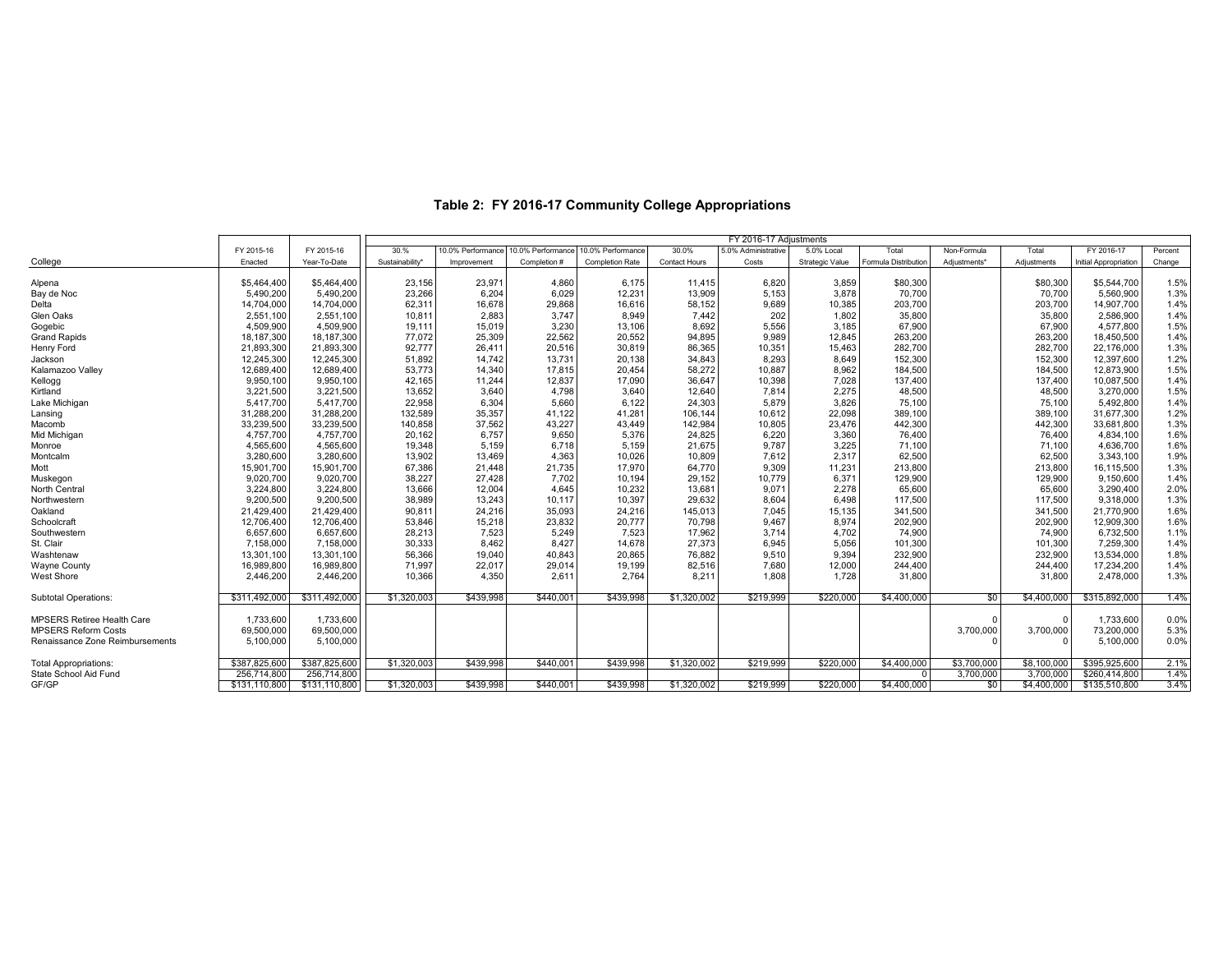

**Senate Fiscal Agency** P.O. Box 30036 Lansing, Michigan 48909-7536



Telephone: (517) 373-2768 Fax: (517) 373-1986

**CHANGES FROM**

|                                                                              |                             |                                       | FY 2015-16 YEAR-TO-DATE |                |  |  |  |
|------------------------------------------------------------------------------|-----------------------------|---------------------------------------|-------------------------|----------------|--|--|--|
| <b>FULL-TIME EQUATED (FTE) CLASSIFIED</b><br><b>POSITIONS/FUNDING SOURCE</b> | FY 2015-16<br>YEAR-TO-DATE* | FY 2016-17<br><b>INITIAL APPROPS.</b> | <b>AMOUNT</b>           | <b>PERCENT</b> |  |  |  |
|                                                                              | N/A                         | N/A                                   | 0.0                     | 0.0            |  |  |  |
| GROSS.                                                                       | 1,534,724,400               | 1,582,640,400                         | 47,916,000              | 3.1            |  |  |  |
| Less:                                                                        |                             |                                       |                         |                |  |  |  |
| Interdepartmental Grants Received                                            | 0                           | 0                                     | 0                       | 0.0            |  |  |  |
|                                                                              | 1,534,724,400               | 1,582,640,400                         | 47,916,000              | 3.1            |  |  |  |
| Less:                                                                        |                             |                                       |                         |                |  |  |  |
|                                                                              | 97,026,400                  | 101,526,400                           | 4,500,000               | 4.6            |  |  |  |
|                                                                              | 0                           | 0                                     | 0                       | 0.0            |  |  |  |
|                                                                              | 1,437,698,000               | 1,481,114,000                         | 43,416,000              | 3.0            |  |  |  |
| Less:                                                                        |                             |                                       |                         |                |  |  |  |
|                                                                              | 205,279,500                 | 237,209,500                           | 31,930,000              | 15.6           |  |  |  |
| <b>GENERAL FUND/GENERAL PURPOSE</b>                                          | 1,232,418,500               | 1,243,904,500                         | 11,486,000              | 0.9            |  |  |  |
|                                                                              | ŋ                           | 0                                     | 0                       | 0.0            |  |  |  |
| *As of June 8, 2016.                                                         |                             |                                       |                         |                |  |  |  |

# **FY 2015-16 Year-to-Date Gross Appropriation..................................................................................... \$1,534,724,400**

# **Changes from FY 2015-16 Year-to-Date:**

Items Included by the Senate and House

- 1. **MPSERS Rate Cap.** Governor, Senate, and House included a \$730,000 (14.1%) School Aid Fund (SAF) increase, from \$5,160,000 to \$5,890,000. 730,000
- 2. **Tuition Incentive Program.** Governor, House, and Senate included a \$2.0 million Federal Temporary Assistance for Needy Families (TANF) increase. Based on updated projections and available Federal funds, Conference adjusted the increase to \$4.5 million. 4,500,000
- 3. **MSU AgBioResearch.** Governor, Senate, and House included 2.3% GF/GP increase, from \$32,508,300 to \$33,243,100, bringing funding back to FY 2010-11 levels. 734,800
- 4. **MSU Extension.** Governor, Senate, and House included 2.4% GF/GP increase, from \$27,994,800 to \$28,672,600, bring funding back to FY 2010-11 levels. 677,800

# Conference Agreement on Items of Difference

5. **University Operations.** Governor and Senate included a \$59.8 million (4.4%) increase. House included a \$46.3 million (3.4%) increase. Senate eliminated the across-the-board allocation for Eastern (EMU) and Oakland (OU) and redistributed those funds to four universities that are below FY 2010-11 funding levels. House added a new metric for the Carnegie portion of the formula based on whether a university received a 2010 or 2015 Community Engagement classification. Conference included a \$39.8 million (2.9%) increase. Conference distribution based on the Governor's proposed funding model and did not include the new metric proposed by the House. However, Conference did reduce EMU and OU funding by \$400,000 each, and redistributed the \$800,000 equally to MSU, U of M-Ann Arbor, Wayne, and Western. Governor, Senate, and House all included funding \$31.2 million of the increase from the SAF. Tables 1 and 2 provide details on allocations by university. 39,787,400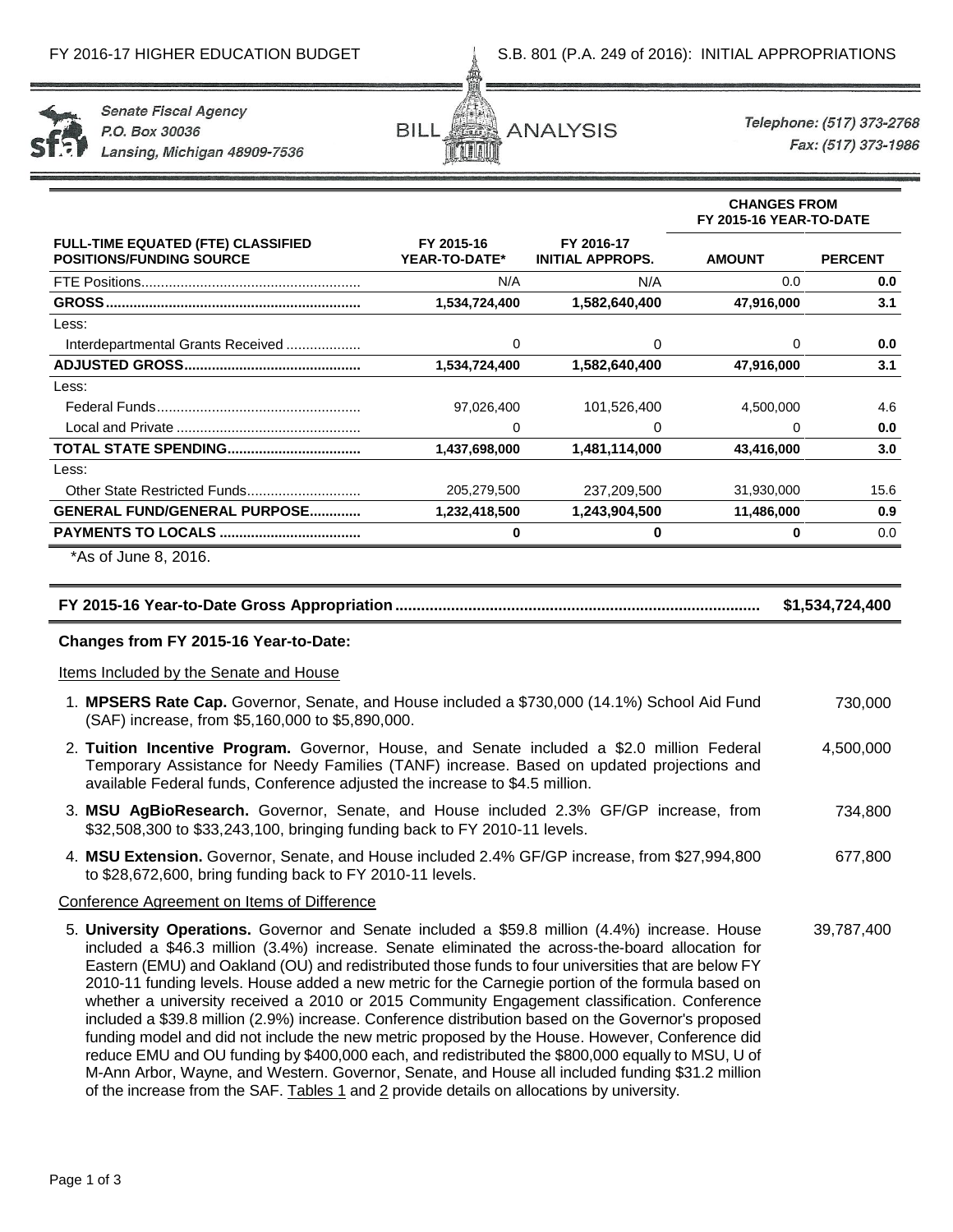|                                                                                                                                                                                                                          | \$1,582,640,400                                     |
|--------------------------------------------------------------------------------------------------------------------------------------------------------------------------------------------------------------------------|-----------------------------------------------------|
|                                                                                                                                                                                                                          | \$47,916,000                                        |
| 10. FY 2016-17 One-Time Gross Appropriations. The Conference Report includes a \$500,000 one-<br>time appropriation for MSU DCPAH described in item #9 above.                                                            |                                                     |
| 9. MSU Diagnostic Center for Population and Animal Health (DCPAH). Conference included a<br>one-time \$500,000 GF/GP appropriation for MSU DCPAH.                                                                        | 500,000                                             |
| 8. Indian Tuition Waiver. House added a \$100 SAF placeholder for unfunded costs of the Indian<br>Tuition Waiver Program (1976 PA 174). Conference did not include this item.                                            | 0                                                   |
| 7. Competitive Scholarships. Governor and House did not increase funding for this program. Senate<br>included a \$404,000 (2.2%) TANF increase. Conference did not include an increase.                                  | $\Omega$                                            |
| 6. Tuition Grants. Governor did not increase funding. Senate included a \$748,800 (2.2%) TANF<br>increase. House included a \$1,157,200 (3.4%) GF/GP increase. Conference included a \$986,000<br>(2.9%) GF/GP increase. | 986,000                                             |
| FY 2016-17 HIGHER EDUCATION BUDGET                                                                                                                                                                                       | S.B. 801 (P.A. 249 of 2016): INITIAL APPROPRIATIONS |

# **Boilerplate Changes from FY 2015-16 Year-to-Date:**

Items Included by the Senate and House

- 1. **Budget Transparency.** Governor eliminated State Budget Director's authority to determine compliance and withhold funds. Senate and House restored. (Sec. 245)
- 2. **Restored Provisions.** Senate and House restored the following sections that were eliminated by the Governor: intent regarding appropriations for the next fiscal year (Sec. 236a); provision stating that the acceptance and use of Federal or private funds do not place an obligation on the Legislature to continue the purposes for which the funds are made available (portion of Sec. 242); intent regarding protection/preservation of U of M Douglas Lake Biological Station (Sec. 261); discouraged instruction activity regarding unionization or decertification (Sec. 271a); human embryonic stem cell research report (Sec. 274); and prohibit use of funds for the construction or maintenance of a self-liquidating project, require compliance with Section 238 of 1984 PA 431 and Joint Capital Outlay Subcommittee use and finance requirements, and include penalty provisions (Sec. 275a).
- 3. **Deleted Provisions.** Governor, Senate, and House removed Federal Educational Rights & Privacy Act compliance (Sec. 293), and references to legislative intent in section 263.
- 4. **Purchase of Foreign Automobiles.** Legislative intent that funds not be used to lease or purchase vehicles assembled or manufactured outside of the U.S., and that preference be given to vehicles assembled or manufactured in Michigan. Governor removed. Senate and House included. Conference removed this section. (Sec. 239a)

# Conference Agreement on Items of Difference

- 5. **Tuition Grant Program.** Governor changed application date to March 1, eliminated carryforward authorization, and reduced maximum grant to eligible students enrolled in the same institution from \$3.2 million to \$3.0 million. Senate and House did not concur with changes to the application date or carryforward. Senate increased maximum grant to eligible students enrolled in the same institution from \$3.2 million to \$3.3 million. House increased maximum grant to \$3.5 million. Conference set maximum at \$3.2 million. (Sec. 252)
- 6. **Tuition Incentive Program.** Governor added new subsection stating beginning in FY 2017-18, the Department of Treasury shall not award more than \$8.5 million annually to eligible students enrolled in the same college or university. House did not concur. Senate did not concur with Governor but added provision limiting expenditures to appropriations and authorizing Treasury to prorate Phase I grants. Conference included Governor's FY 2017-18 \$8.5 million limit. (Sec. 256)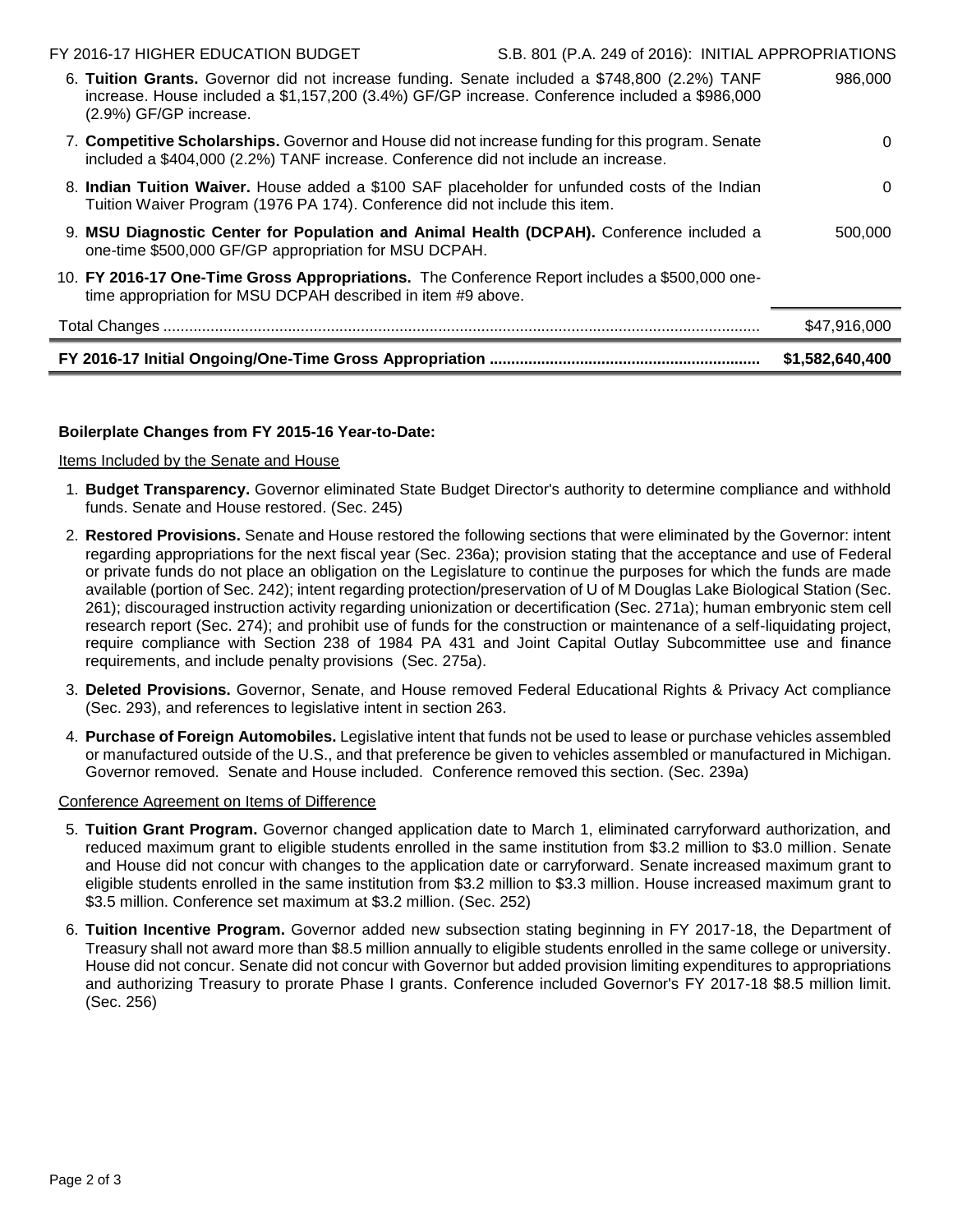- 7. **Tuition Restraint.** Governor set at 4.8%, clarified tuition and fee definition, and eliminated provision stating "fee" includes the annual amount a student is charged for coverage by the university-affiliated group health insurance policy. Senate and House did not concur with the elimination of mandated health insurance costs from fee definition. Senate set tuition restraint cap at 4.8%, added penalty for universities that exceed tuition and fee cap stating they will not receive capital outlay authorizations from the State in FY 2017-18 or FY 2018-19. House set tuition restraint cap at the greater of 4.8% or \$500. Conference set tuition restraint at 4.2%, maintained Senate capital outlay penalty, and included new language stating that Legislature may at any time adjust appropriations for universities that exceed the tuition restraint cap. (Sec. 265)
- 8. **Performance Funding Criteria.** Governor, Senate, and House included an across-the-board distribution along with last year's metrics. House added metric of whether university has received a Carnegie Community Engagement designation to distribution formula. Governor and House eliminated legislative intent statement that, beginning in the next fiscal year, a university classified as improving is assigned a score of 1. Senate maintained intent statement. Conference concurred with Senate. (Sec. 265a)
- 9. **Indian Tuition Waiver Program.** Governor eliminated legislative intent that funds be allocated for unfunded North American Indian tuition waiver costs incurred by public universities from the General Fund. Senate and House restored this provision. Senate and House clarified and revised reporting requirements. House added criteria for distributing North American Indian Tuition Waiver appropriation. Conference did not include additional funds for waiver costs and therefore did not include distribution criteria. (Sec. 268)
- 10. **Yellow Ribbon GI Education Enhancement Program.** States that "It is the intent of the Legislature" that each public university meet the provisions of section 5003 of the Post-911 Veterans Educational Assistance Act of 2008, including voluntary participation in the yellow ribbon GI education enhancement program. Requires annual report. Governor removed report and legislative intent reference. Senate and House restored report, but Senate did not include legislative intent reference. Conference included report and intent reference. (Sec. 275(1)(a)
- 11. **Academic Program Partnerships.** Senate added language that requires the Michigan Community College Association, the Michigan Association of State Universities, and the Michigan Independent Colleges and Universities, on behalf of their member colleges and universities, to submit a comprehensive report detailing the number of academic program partnerships between public community colleges, public universities, and private colleges and universities. Conference included this new section. (Sec. 286a)

# FY 2015-16 Supplemental

12. **Tuition Incentive Program.** Conference included a \$4.5 million TANF FY 2015-16 supplemental appropriation for the Tuition Incentive Program based on updated projections as requested in the State Budget Office Supplemental Request Letter 2016-5, dated 5-6-16. (Sec. 236d)

Date Completed: 6-30-16 **Fiscal Analyst: Bill Bowerman**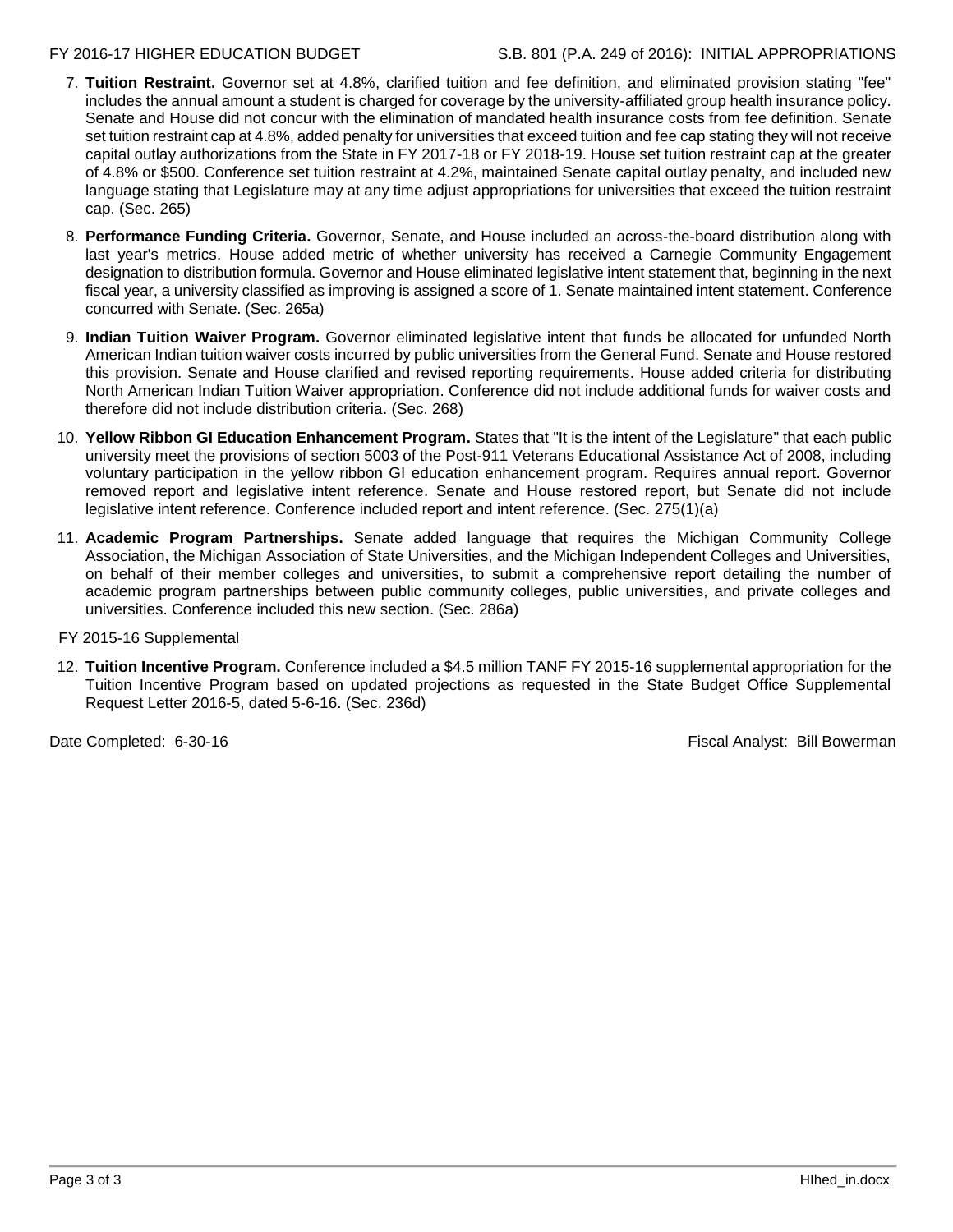### **Table 1: FY 2016-17 Higher Education Appropriation**

|                                          |                 | Governor        |                 |         |                 | Senate        |         |                 | House           |         | <b>Initial Appropriation</b> |                 |                          |  |
|------------------------------------------|-----------------|-----------------|-----------------|---------|-----------------|---------------|---------|-----------------|-----------------|---------|------------------------------|-----------------|--------------------------|--|
|                                          |                 |                 |                 |         |                 |               |         |                 |                 |         |                              |                 |                          |  |
|                                          | FY 2015-16      | FY 2016-17      | <b>Dollar</b>   | Percent | FY 2016-17      | <b>Dollar</b> | Percent | FY 2016-17      | <b>Dollar</b>   | Percent | FY 2016-17                   | <b>Dollar</b>   | Percent                  |  |
| <b>University</b>                        | Year-To-Date    | Gov. Rec.       | Change          | Change  | Senate          | Change        | Change  | House           | Change          | Change  | <b>Enacted</b>               | Change          | Change                   |  |
| Central                                  | \$81,127,100    | \$85,332,200    | \$4,205,100     | 5.2%    | \$85,332,200    | \$4,205,100   | 5.2%    | \$84,085,100    | \$2,958,000     | 3.6%    | \$83,925,500                 | \$2,798,400     | 3.4%                     |  |
| Eastern                                  | 71,782,500      | 75.105.400      | 3,322,900       | 4.6%    | 73.505.300      | 1,722,800     | 2.4%    | 74.538.400      | 2,755,900       | 3.8%    | 73.593.800                   | 1,811,300       | 2.5%                     |  |
| Ferris                                   | 50,369,800      | 53.210.000      | 2,840,200       | 5.6%    | 53.210.000      | 2,840,200     | 5.6%    | 52.389.400      | 2.019.600       | 4.0%    | 52.259.900                   | 1.890.100       | 3.8%                     |  |
| <b>Grand Valley</b>                      | 65,275,700      | 69,712,000      | 4,436,300       | 6.8%    | 69,712,000      | 4,436,300     | 6.8%    | 68,346,200      | 3,070,500       | 4.7%    | 68,227,900                   | 2,952,200       | 4.5%                     |  |
| Lake Superior                            | 13,207,400      | 13,748,400      | 541,000         | 4.1%    | 13,748,400      | 541,000       | 4.1%    | 13,598,800      | 391,400         | 3.0%    | 13,567,400                   | 360,000         | 2.7%                     |  |
| Michigan State                           | 268,770,700     | 279,126,200     | 10,355,500      | 3.9%    | 279,793,300     | 11,022,600    | 4.1%    | 277,370,600     | 8,599,900       | 3.2%    | 275,862,100                  | 7,091,400       | 2.6%                     |  |
| Michigan Tech                            | 46,754,700      | 48,772,500      | 2,017,800       | 4.3%    | 48,772,500      | 2,017,800     | 4.3%    | 48,246,000      | 1,491,300       | 3.2%    | 48,097,500                   | 1,342,800       | 2.9%                     |  |
| Northern                                 | 45.107.700      | 46.868.000      | 1,760,300       | 3.9%    | 46.868.000      | 1,760,300     | 3.9%    | 46.574.100      | 1,466,400       | 3.3%    | 46.279.200                   | 1,171,500       | 2.6%                     |  |
| Oakland                                  | 48,371,900      | 51,300,200      | 2,928,300       | 6.1%    | 50,231,900      | 1,860,000     | 3.8%    | 50,446,400      | 2,074,500       | 4.3%    | 49,920,700                   | 1,548,800       | 3.2%                     |  |
| Saginaw Valley                           | 28,181,200      | 29,582,900      | 1,401,700       | 5.0%    | 29,582,900      | 1,401,700     | 5.0%    | 29,377,900      | 1,196,700       | 4.2%    | 29,114,000                   | 932,800         | 3.3%                     |  |
| <b>UM-Ann Arbor</b>                      | 299,975,000     | 312,693,500     | 12,718,500      | 4.2%    | 313,360,600     | 13,385,600    | 4.5%    | 309,400,900     | 9,425,900       | 3.1%    | 308,639,000                  | 8,664,000       | 2.9%                     |  |
| UM-Dearborn                              | 24.033.100      | 25.190.500      | 1.157.400       | 4.8%    | 25.190.500      | 1,157,400     | 4.8%    | 25.010.500      | 977.400         | 4.1%    | 24.803.300                   | 770,200         | 3.2%                     |  |
| <b>UM-Flint</b>                          | 21,815,400      | 22,918,300      | 1,102,900       | 5.1%    | 22,918,300      | 1,102,900     | 5.1%    | 22,746,300      | 930,900         | 4.3%    | 22,549,300                   | 733,900         | 3.4%                     |  |
| Wayne State                              | 191,451,300     | 198,082,800     | 6,631,500       | 3.5%    | 198,749,900     | 7,298,600     | 3.8%    | 196,763,900     | 5,312,600       | 2.8%    | 196,064,500                  | 4,613,200       | 2.4%                     |  |
| Western                                  | 104,334,100     | 108,702,100     | 4,368,000       | 4.2%    | 109,369,200     | 5,035,100     | 4.8%    | 107,922,100     | 3,588,000       | 3.4%    | 107,440,900                  | 3,106,800       | 3.0%                     |  |
| <b>Subtotal University Operations:</b>   | \$1,360,557,600 | \$1,420,345,000 | \$59,787,400    | 4.4%    | \$1,420,345,000 | \$59,787,400  | 4.4%    | \$1,406,816,600 | \$46,259,000    | 3.4%    | \$1,400,345,000              | \$39,787,400    | 2.9%                     |  |
| MPSERS Reimbursement                     | \$5.160,000     | \$5.890,000     | \$730,000       | 14.1%   | \$5.890.000     | \$730,000     | 14.1%   | \$5.890,000     | \$730,000       | 14.1%   | \$5,890,000                  | \$730,000       | 14.1%                    |  |
| MSU AgBioResearch                        | 32,508,300      | 33,243,100      | 734,800         | 2.3%    | 33,243,100      | 734,800       | 2.3%    | 33,243,100      | 734,800         | 2.3%    | 33,243,100                   | 734,800         | 2.3%                     |  |
| <b>MSU Extension</b>                     | 27,994,800      | 28,672,600      | 677,800         | 2.4%    | 28,672,600      | 677,800       | 2.4%    | 28,672,600      | 677,800         | 2.4%    | 28,672,600                   | 677,800         | 2.4%                     |  |
| <b>Higher Education Database</b>         | 200.000         | 200,000         | $\Omega$        | 0.0%    | 200.000         | 0             | 0.0%    | 200,000         | $\Omega$        | 0.0%    | 200.000                      | $\Omega$        | 0.0%                     |  |
| Midwest Higher Ed Compact                | 115,000         | 115,000         | $\Omega$        | 0.0%    | 115,000         | $\Omega$      | 0.0%    | 115,000         | $\Omega$        | 0.0%    | 115,000                      | $\Omega$        | 0.0%                     |  |
| King-Chavez-Parks                        | 2,691,500       | 2,691,500       | $\Omega$        | 0.0%    | 2,691,500       | $\mathbf 0$   | 0.0%    | 2,691,500       | $\mathbf 0$     | 0.0%    | 2,691,500                    | $\Omega$        | 0.0%                     |  |
|                                          | $\Omega$        | $\Omega$        | $\Omega$        | 0.0%    | $\Omega$        | $\mathbf 0$   | 0.0%    | $\mathbf 0$     | $\Omega$        | 0.0%    | 500.000                      | 500,000         | $\overline{\phantom{a}}$ |  |
| MSU Veterinary Lab (one-time)            |                 |                 |                 |         |                 |               |         |                 |                 |         |                              |                 |                          |  |
| <b>Total Universities</b>                | \$1,429,227,200 | \$1,491,157,200 | \$61,930,000    | 4.3%    | \$1,491,157,200 | \$61,930,000  | 4.3%    | \$1,477,628,800 | \$48,401,600    | 3.4%    | \$1,471,657,200              | \$42,430,000    | 3.0%                     |  |
| <b>School Aid Fund</b>                   | 205.179.500     | 237,109,500     | \$31.930.000    | 15.6%   | 237,109,500     | 31,930,000    | 15.6%   | 237,109,500     | 31,930,000      | 15.6%   | 237.109.500                  | 31,930,000      | 15.6%                    |  |
| <b>State GF/GP</b>                       | \$1,224,047,700 | \$1,254,047,700 | \$30,000,000    | 2.5%    | \$1,254,047,700 | 30,000,000    | 2.5%    | \$1,240,519,300 | 16,471,600      | 1.3%    | 1,234,547,700                | 10,500,000      | 0.9%                     |  |
| <b>Grants and Financial Aid</b>          |                 |                 |                 |         |                 |               |         |                 |                 |         |                              |                 |                          |  |
| State Competitive Scholarships           | \$18,361,700    | \$18,361,700    | $\overline{50}$ | 0.0%    | \$18,765,700    | \$404,000     | 2.2%    | \$18,361,700    | $\overline{50}$ | 0.0%    | \$18,361,700                 | $\overline{50}$ | 0.0%                     |  |
| <b>Tuition Grants</b>                    | 34,035,500      | 34,035,500      | $\Omega$        | 0.0%    | 34,784,300      | 748,800       | 2.2%    | 35,192,700      | 1,157,200       | 3.4%    | 35,021,500                   | 986,000         | 2.9%                     |  |
| Tuition Incentive Program (TIP)          | 48.500.000      | 50,500,000      | 2.000.000       | 4.1%    | 50.500.000      | 2.000.000     | 4.1%    | 50.500.000      | 2.000.000       | 4.1%    | 53.000.000                   | 4,500,000       | 9.3%                     |  |
| Children of Veterans & Officer's Tuition | 1,400,000       | 1,400,000       | $\Omega$        | 0.0%    | 1,400,000       | $\mathbf 0$   | 0.0%    | 1,400,000       | $\mathbf 0$     | 0.0%    | 1,400,000                    | $\Omega$        | 0.0%                     |  |
| Project Gear-Up                          | 3,200,000       | 3,200,000       | $\Omega$        | 0.0%    | 3,200,000       | 0             | 0.0%    | 3,200,000       | $\mathbf 0$     | 0.0%    | 3,200,000                    | $\Omega$        | 0.0%                     |  |
| North American Indian Tuition Waivers    | $\Omega$        | $\Omega$        | $\Omega$        | 0.0%    | $\Omega$        | $\mathbf 0$   | 0.0%    | 100             | 100             | $\sim$  | $\Omega$                     | $\Omega$        | 0.0%                     |  |
| <b>Total Grants/Financial Aid</b>        | \$105,497,200   | \$107,497,200   | \$2,000,000     | 1.9%    | \$108,650,000   | 3,152,800     | 3.0%    | \$108,654,500   | \$3,157,300     | 3.0%    | \$110,983,200                | \$5,486,000     | 5.2%                     |  |
| <b>Federal Higher Ed Act</b>             | 3.200.000       | 3,200,000       | $\mathbf{0}$    | 0.0%    | 3.200.000       | 0             | 0.0%    | 3.200.000       | 0               | 0.0%    | 3.200.000                    | $\mathbf{0}$    | 0.0%                     |  |
| <b>Federal TANF</b>                      | 93,826,400      | 95,826,400      | 2,000,000       | 2.1%    | 96,979,200      | 3,152,800     | 3.4%    | 95,826,400      | 2,000,000       | 2.1%    | 98,326,400                   | 4,500,000       | 4.8%                     |  |
| <b>School Aid Fund</b>                   | n               | $\Omega$        | $\Omega$        | 0.0%    | $\Omega$        | 0             | 0.0%    | 100             | 100             |         | $\Omega$                     | $\Omega$        | 0.0%                     |  |
| <b>Veterans Tax Check-off</b>            | 100,000         | 100,000         | $\Omega$        | 0.0%    | 100,000         | $\mathbf 0$   | 0.0%    | 100,000         | $\Omega$        | 0.0%    | 100,000                      | $\mathbf{a}$    | 0.0%                     |  |
| <b>State GF/GP</b>                       | \$8,370,800     | \$8,370,800     | \$0             | 0.0%    | \$8,370,800     | $\mathbf{0}$  | 0.0%    | \$9,528,000     | 1,157,200       | 13.8%   | \$9,356,800                  | 986,000         | 11.8%                    |  |
| <b>TOTAL HIGHER EDUCATION</b>            |                 |                 |                 |         |                 |               |         |                 |                 |         |                              |                 |                          |  |
| <b>TOTAL ALL FUNDS</b>                   | \$1,534,724,400 | \$1,598,654,400 | \$63,930,000    | 4.2%    | \$1,599,807,200 | \$65,082,800  | 4.2%    | \$1,586,283,300 | \$51,558,900    | 3.4%    | \$1,582,640,400              | \$47,916,000    | 3.1%                     |  |
| <b>TOTAL FEDERAL</b>                     | 97,026,400      | 99,026,400      | 2,000,000       | 2.1%    | 100,179,200     | 3,152,800     | 3.2%    | 99,026,400      | 2,000,000       | 2.1%    | 101,526,400                  | 4,500,000       | 4.6%                     |  |
| TOTAL STATE RESTRICTED                   | 205,279,500     | 237,209,500     | 31,930,000      | 15.6%   | 237,209,500     | 31,930,000    | 15.6%   | 237,209,600     | 31,930,100      | 15.6%   | 237,209,500                  | 31,930,000      | 15.6%                    |  |
| <b>TOTAL STATE GF/GP</b>                 | \$1,232,418,500 | \$1,262,418,500 | \$30,000,000    | 2.4%    | \$1,262,418,500 | \$30,000,000  | 2.4%    | \$1,250,047,300 | \$17,628,800    | 1.4%    | \$1,243,904,500              | \$11,486,000    | 0.9%                     |  |